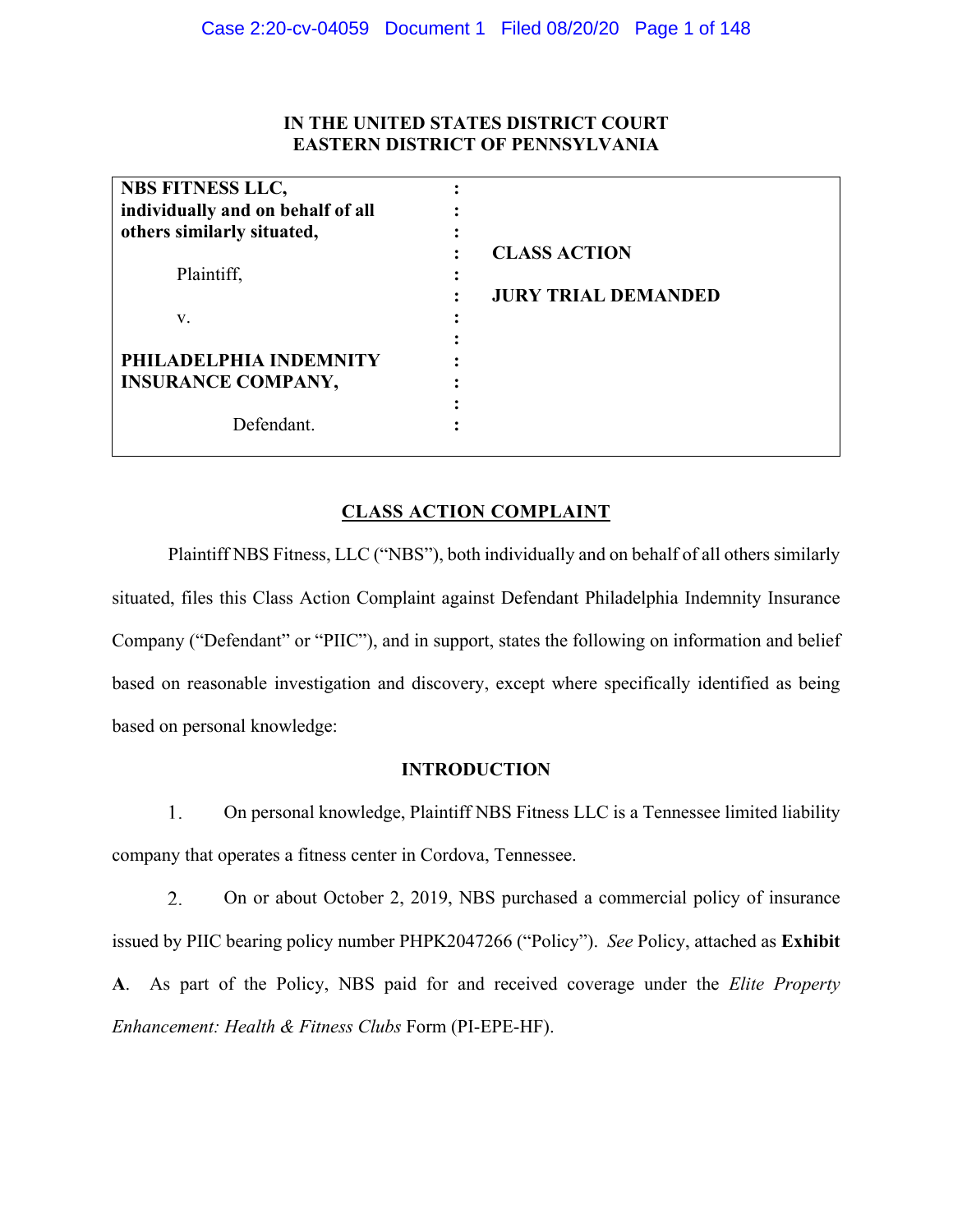### Case 2:20-cv-04059 Document 1 Filed 08/20/20 Page 2 of 148

3. The Policy is a bilateral contract: Plaintiff agreed to pay premiums to PIIC in exchange for PIIC's promises of coverage for all risks of loss except those specifically and unambiguously excluded.

4. Plaintiff reasonably expected that claims for loss of business income and extra expenses arising from the inability to physically use the insured premises would be paid unless specifically and unambiguously excluded.

5. Specifically, the *Elite Property Enhancement: Health & Fitness Clubs* Form (PI-EPE-HF) indemnifies Plaintiff against the actual loss of business income due to a suspension of Plaintiff's operations. Along with this business income coverage, Plaintiff also had in effect "Business Income and Extra Expense" coverage under which PIIC promised to pay necessary expenses to Plaintiff in addition to the actual loss of business income sustained during a period of restoration that it would not have otherwise incurred if there had been no direct physical loss of the property.

6. The *Elite Property Enhancement: Health & Fitness Clubs* Form (PI-EPE-HF) also provides "Civil Authority" coverage, under which PIIC promised to pay for loss of business income Plaintiff sustained, and necessary "Extra Expense" Plaintiff incurred, caused by actions of civil authorities "that prohibits access to the described premises."

7. NBS complied with its obligations under the Policy by timely paying all premiums required.

8. Effective March 23, 2020, pursuant to an Executive Order of the Governor of Tennessee, NBS was deprived the physical use of its insured fitness center located in Cordova, Tennessee. *See* March 22, 2020 Executive Order, attached as **Exhibit B**. The Order was issued to, among other things, address the global pandemic associated with the spread of COVID-19 and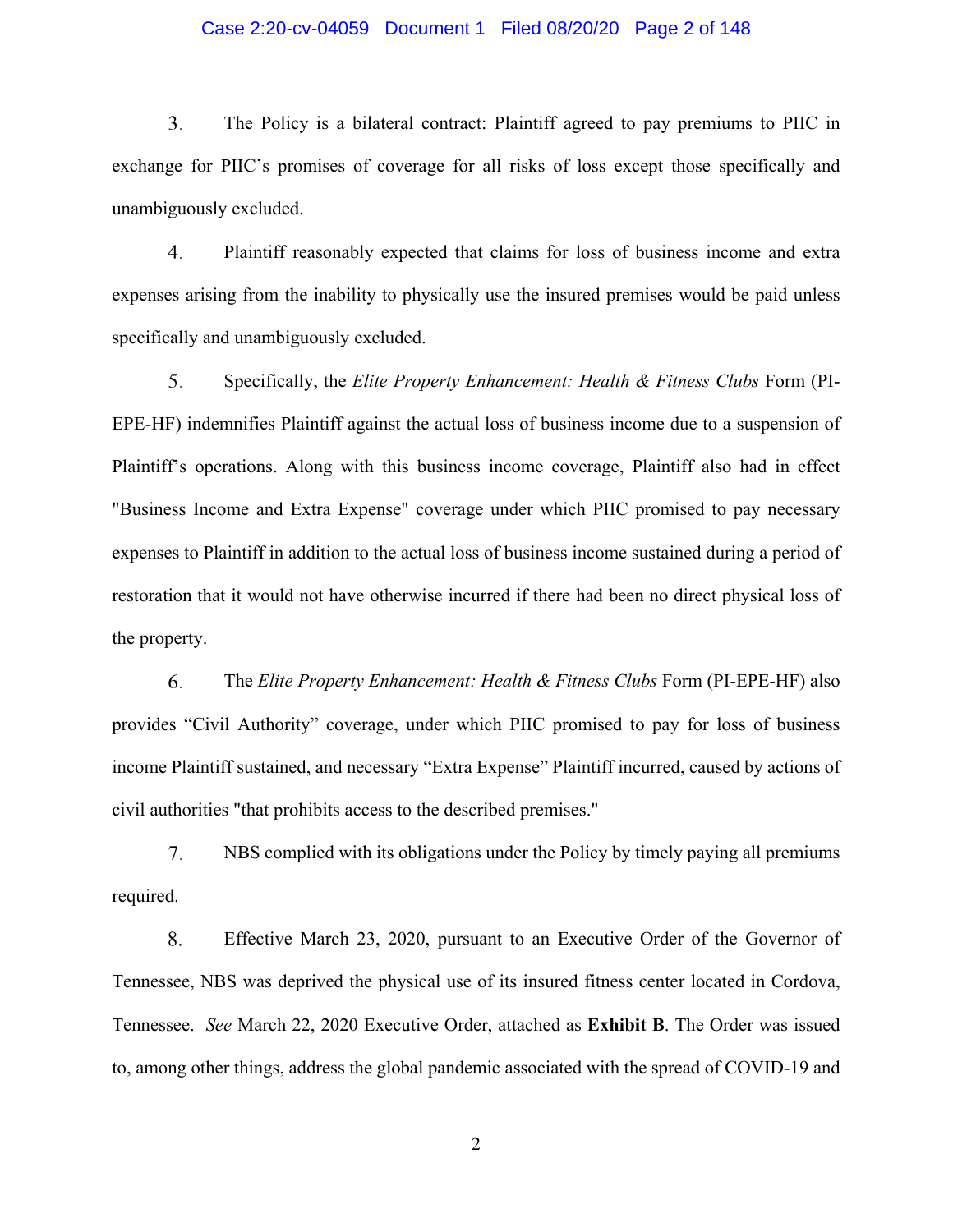### Case 2:20-cv-04059 Document 1 Filed 08/20/20 Page 3 of 148

acknowledged the government's authority to prohibit the entry, exit and occupancy of physical spaces. *See id*.

9. As a result of the Executive Order, Plaintiff suffered, and/or continues to suffer, significant and injurious losses and expenses directly related to the inability to physically use the premises covered by the Policy.

The Policy obligated PIIC to provide coverage for, and to pay, business income 10. losses and extra expense losses resulting from the suspension of Plaintiff's operations, including suspensions resulting from actions of civil authorities.

11. However, PIIC reneged on these obligations and wrongfully failed to fulfill its contractual obligation to provide coverage for, and pay, NBS' business income losses and extra expense losses resulting from the suspension of its operations, including suspensions resulting from actions of civil authorities. It did so without performing a reasonable investigation into NBS' claimed loss and without communicating its final denial of coverage in writing. Rather, NBS was informed of PIIC's denial of its claim for coverage when NBS accessed PIIC's online claim summary and found a message stating only that the claim had been "Closed – No Payment." *See*  Denial of Claim Message, attached as **Exhibit C**.

12. On information and belief, hundreds, if not thousands, of gyms, health clubs and fitness centers are insured by PIIC. On further information and belief, PIIC specifically targets small businesses such as NBS, and many other gyms, health clubs and fitness centers have the same or similar policies issued by PIIC providing the same or similar business income, extra expense and/or extended business income coverage. Plaintiff believes, and therefore alleges, that PIIC has also wrongfully, capriciously, and arbitrarily denied coverage and payments to these other small businesses.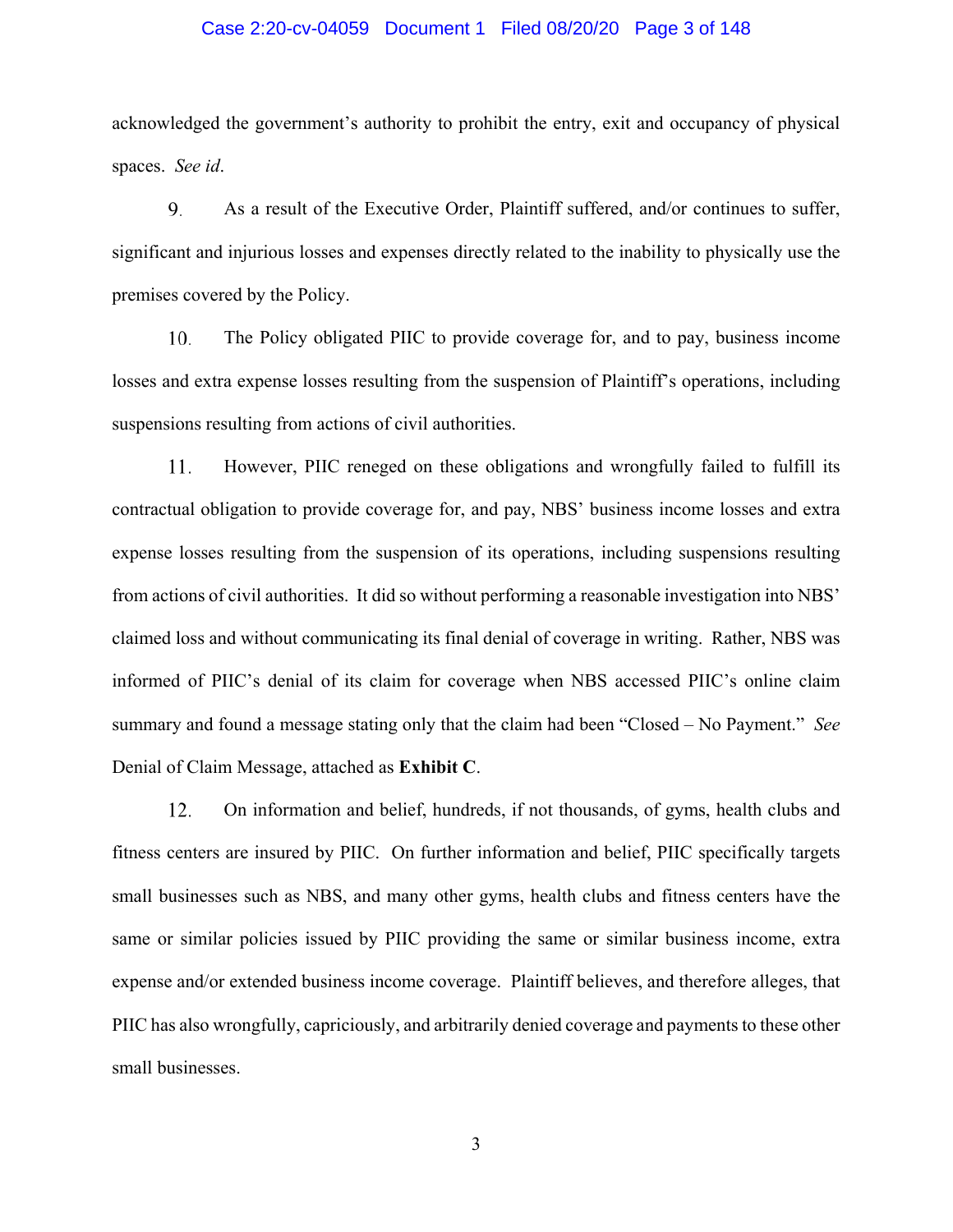#### **THE PARTIES**

13. On personal knowledge, Plaintiff NBS Fitness LLC is a limited liability company organized under the laws of and existing in the State of Tennessee with a principal place of business located at 556 Trinity Creek Cove, Suite A, Cordova, Tennessee 38018.

On personal knowledge, Defendant Philadelphia Indemnity Insurance Company is 14. a corporation organized under the laws of and existing in the Commonwealth of Pennsylvania, with its principal place of business at One Bala Plaza, Suite 100, Bala Cynwyd, Pennsylvania 19004. PIIC is the issuer of the Policy. PIIC is authorized to write, sell, and issue insurance policies providing property and business interruption coverage. At all material times hereto, PIIC conducted and transacted business through the selling and issuing of insurance policies, including, but not limited to, selling and issuing commercial property and business interruption coverage to Plaintiff and all other Class members as defined *infra*.

### **JURISDICTION AND VENUE**

15. This Court has subject matter jurisdiction over the claims asserted in this action under 28 U.S.C. § 1332 because there is complete diversity between Defendant and at least one member of each class; there are more than one hundred members of each class; and the amount in controversy exceeds \$5,000,000 exclusive of interest and costs. This Court also has subject matter jurisdiction under 28 U.S.C. §§ 2201 and 2202, and is authorized to grant declaratory relief under these statutes.

16. Venue is proper in this district pursuant to 28 U.S.C. § 1391(b)(2) because PIIC resides in this district.

17. This Court has personal jurisdiction over the Defendant because it is incorporated in the Commonwealth of Pennsylvania.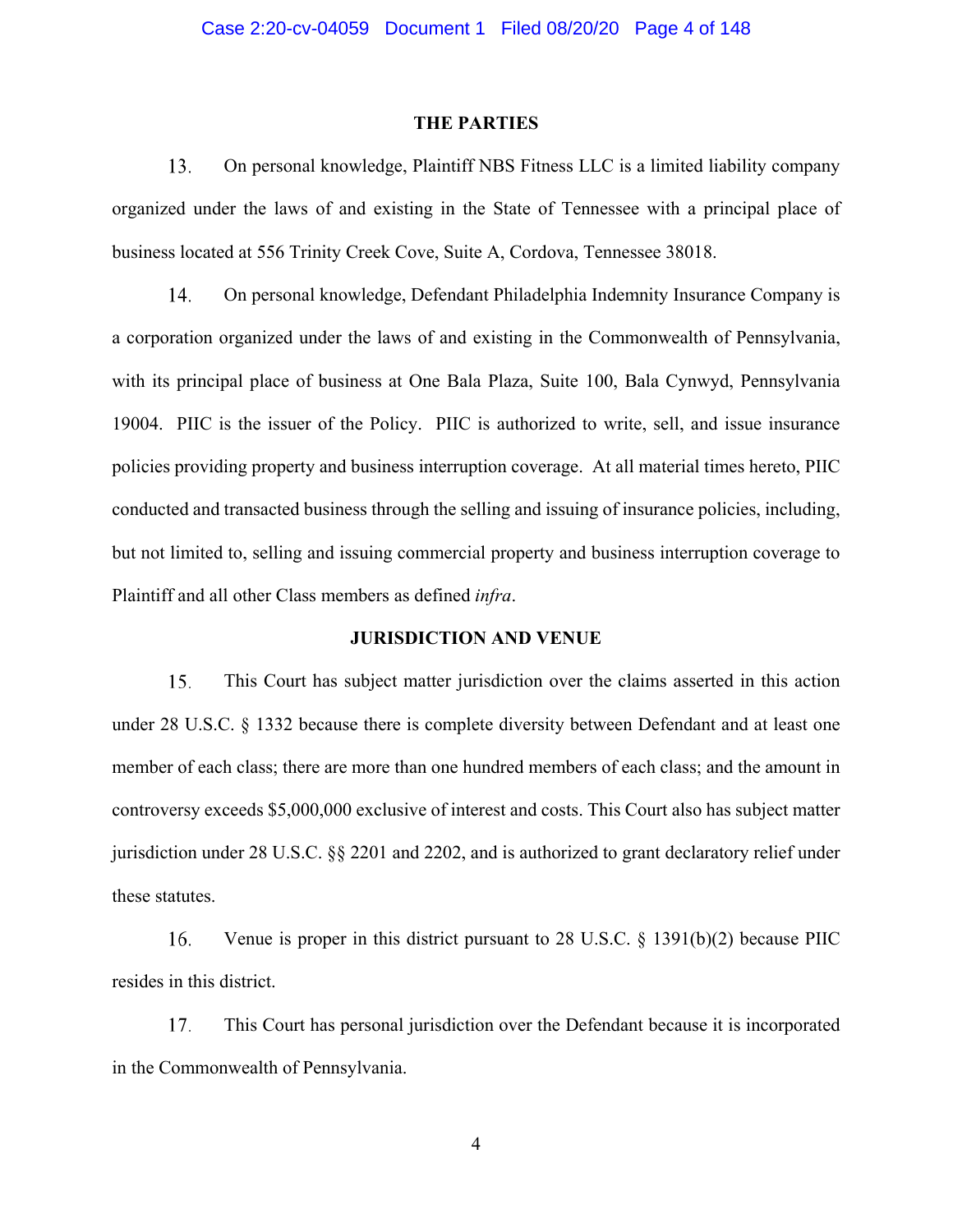### **FACTUAL BACKGROUND**

### *The Policy*

18. The Policy was issued by PIIC to NBS with effective dates of October 31, 2019, to October 31, 2020, and insures property of the Plaintiff located at 556 Trinity Creek Cv., Cordova, Tennessee 38018.

19. The Policy, in the Building and Personal Property Coverage Form (CP 00 10 10 12), states:

## **We will pay for direct physical loss of or damage to Covered Property at the premises described in the Declarations caused by or resulting from any Covered Cause of Loss.**

20. The Policy contain both a "Specified Cause of Loss" category and "Covered Cause of Loss" category, the latter of which is an all-risk coverage form meaning that all risks are covered unless otherwise specifically excluded or limited. All risks coverage is defined by limitations and exclusions in the Policy and in the Policy, Defendant agreed: "when special is shown in the declarations, covered causes of loss means direct physical loss" unless the loss is excluded or limited in this policy.

Because "Special" was shown on the Declarations page of the Policy, Defendant 21. promised to pay for losses of business income sustained as a result of Covered Causes of Loss not otherwise excluded or limited under the Policy.

22. The Policy also contains the *Property Enhancement: Health & Fitness Clubs* Form (PI-EPE-HF) endorsement, which modifies the Building and Personal Property Coverage Form to include Additional Coverages for Business Income and Extra Expense.

23. The Policy provides that if NBS sustained direct physical loss of its insured property, PIIC would: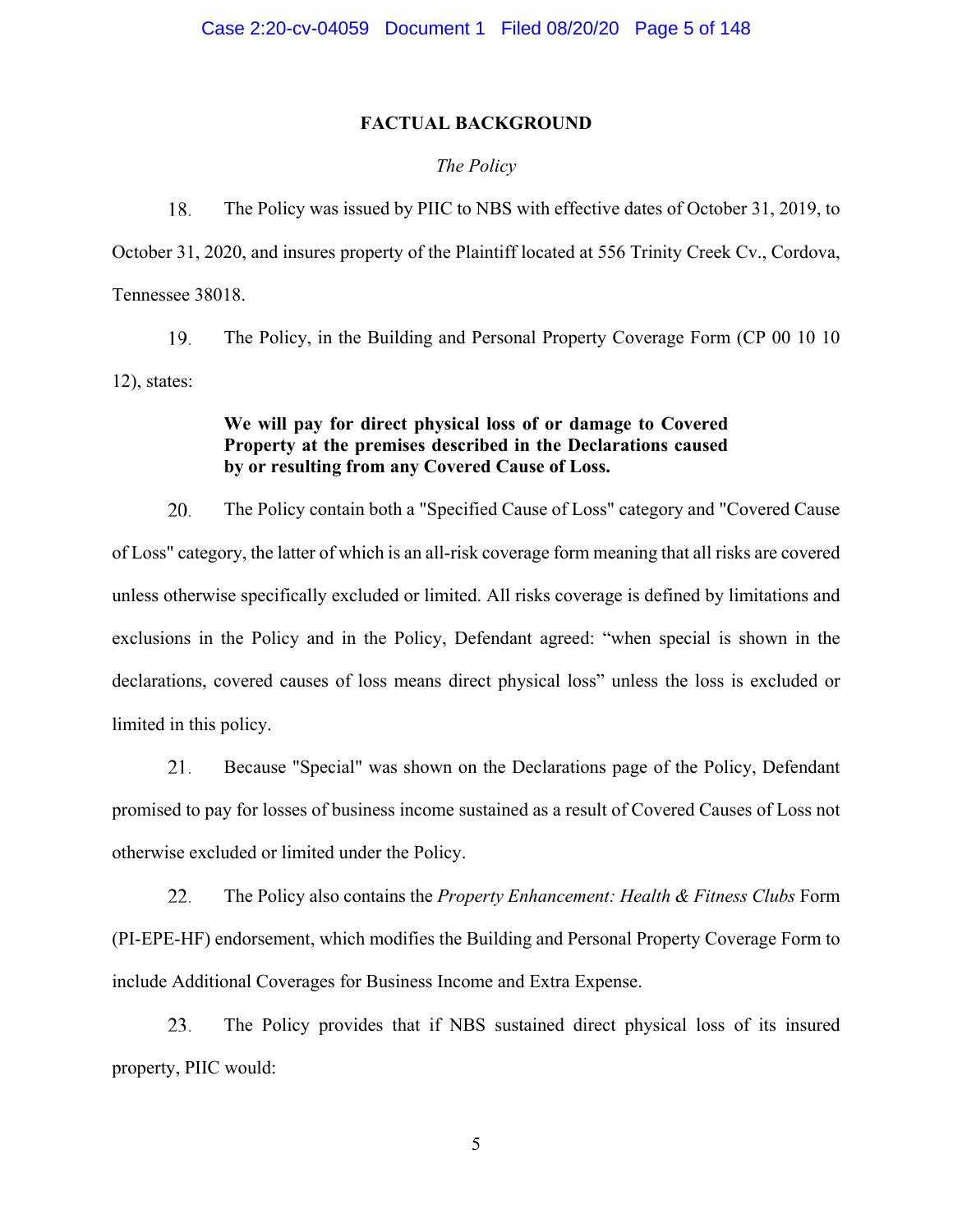**… pay for the actual loss of Business Income you sustain due to the necessary "suspension" of your "operations" during the "period of restoration". The "suspension" must be caused by direct physical loss of or damage to property at premises which are described in the Declarations and for which a Business Income Limit of Insurance is shown in the Declarations. The loss or damage must be caused by or result from a Covered Cause of Loss.**

24. The Policy does not define the terms "damage", "direct physical loss" or "damage

to property." However, the Policy does define "suspension" as "the slowdown or cessation of your

business activities" or "that a part or all of the described premises is rendered untenantable."

25. The Policy also provides Extended Business Income coverage, as follows:

# **If the necessary "suspension" of your "operations" produces a Business Income loss payable under this policy, we will pay for the actual loss of Business Income you incur during the period that:**

- **(a) Begins on the date property (except "finished stock") is actually repaired, rebuilt or replaced and "operations" are resumed; and**
- **(b) Ends on the earlier of:** 
	- **(i) The date you could restore your "operations", with reasonable speed, to the level which would generate the business income amount that would have existed if no direct physical loss or damage had occurred; or**
	- **(ii) 60 consecutive days after the date determined in (1)(a) above.**
- 26. In addition to promising to pay for loss of Business Income, PIIC also promised to

pay for certain necessary "Extra Expense." Extra Expense means expenses that the policyholder

incurs to, for example, minimize the suspension of business operations.

27. The Policy also provides additional "Civil Authority" coverage as follows:

**In this Additional Coverage, Civil Authority, the described premises are premises to which this Coverage Form applies, as shown in the Declarations. When a Covered Cause of Loss causes damage to property other than property at the described premises, we will pay for the actual loss of Business Income you sustain and necessary Extra**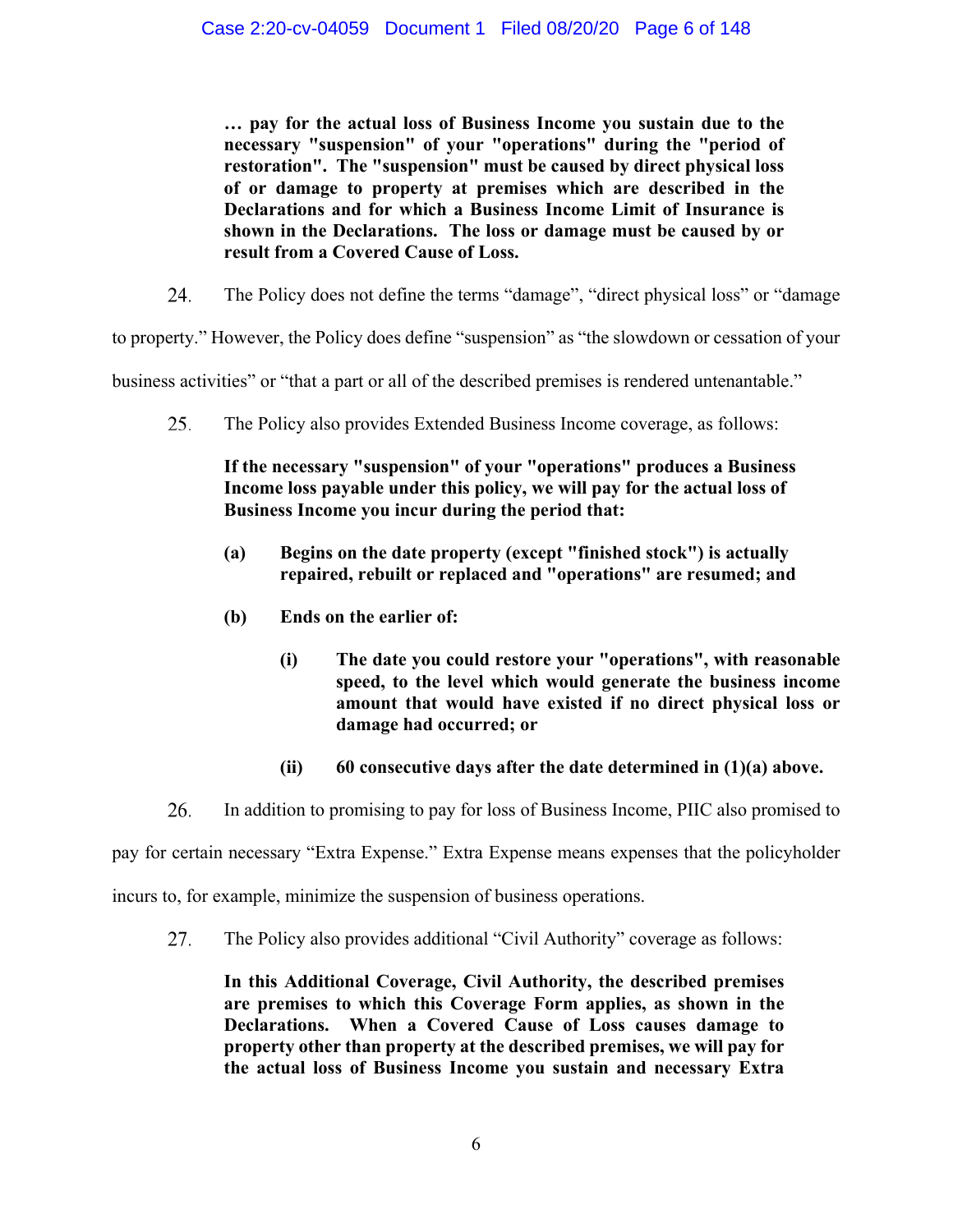**Expense caused by action of civil authority that prohibits access to the described premises, provided that both of the following apply:**

- **(1) Access to the area immediately surrounding the damaged property is prohibited by civil authority as a result of the damage, and the described premises are within that area but are not more than one mile from the damaged property; and**
- **(2) The action of civil authority is taken in response to dangerous physical conditions resulting from the damage or continuation of the Covered Cause of Loss that caused the damage, or the action is taken to enable a civil authority to have unimpeded access to the damaged property.**

28. PIIC therefore promised to pay the Plaintiff for actions of civil authorities if a Covered Cause of Loss caused damage to property other than property at the Plaintiff's respective premises, as described in the respective policies Declarations page, and that NBS suffered actual loss due to civil authorities prohibiting access to Plaintiff's premises.

29. The Business Income and Extra Expense, as well as the Extended Business Income coverages are separate, independent and not mutually exclusive of the Policy's coverage for Civil Authority; thus, NBS could theoretically recover under any one of these coverages or all of these coverages at the same time.

### *History of COVID-19*

30. On December 31, 2019, the World Health Organization reported people in China were becoming sick due to a mysterious form of pneumonia.

31. On January 11, 2020, China reported its first death from the mysterious form of pneumonia.

32. On January 21, 2020, the first confirmed case of the mysterious form of pneumonia was reported in the United States.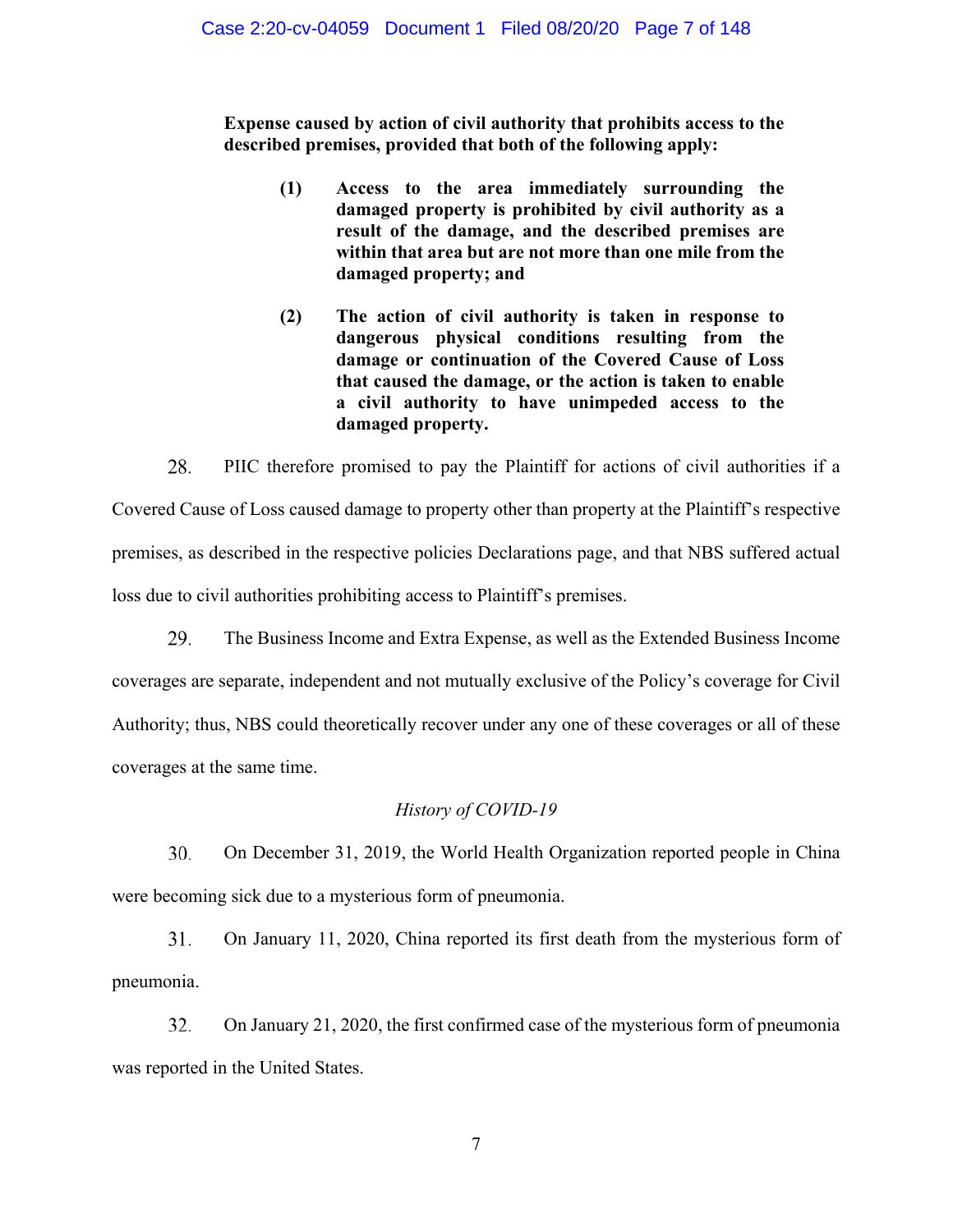### Case 2:20-cv-04059 Document 1 Filed 08/20/20 Page 8 of 148

33. On January 30, 2020, for only the sixth time in its history, the World Health Organization ("WHO"), declared the outbreak of the mysterious form of pneumonia a Public Health Emergency of International Concern.

34. On February 11, 2020, the WHO announced COVID-19, also known as coronavirus disease, as the name for the new mysterious form of pneumonia.

35. On February 29, 2020, the first death caused by COVID-19 was reported in the United States.

36. On March 13, 2020, President Trump declares the outbreak of COVID-19 to be a national emergency.

37. As of March 17, 2020, COVID-19 was reported to be present in every state in the United States.

38. As of March 26, 2020, the United States had more confirmed cases of COVID-19 than any other country in the world.

### *Actions of Civil Authority by the State of Tennessee*

39. On March 22, 2020, Governor Bill Lee issued an order to mitigate the spread of COVID-19 by limiting social gatherings, dine-in service, and gym use, and exposure at nursing and retirement homes. The order also provided flexibility for restaurants regarding the sale of alcohol. *See* **Exhibit B**. The order, effective March 23, 2020 at 12:01 a.m., expressly and directly prohibited the physical use of gyms, health clubs and fitness centers. Though the gym and fitness center restrictions were initially scheduled to end on April 6, 2020, they remained in effect until May 4, 2020. Further, since May 4, 2020, gyms and fitness centers have been expressly and directly limited from using all of their physical space by limiting occupancy to 25%, restricting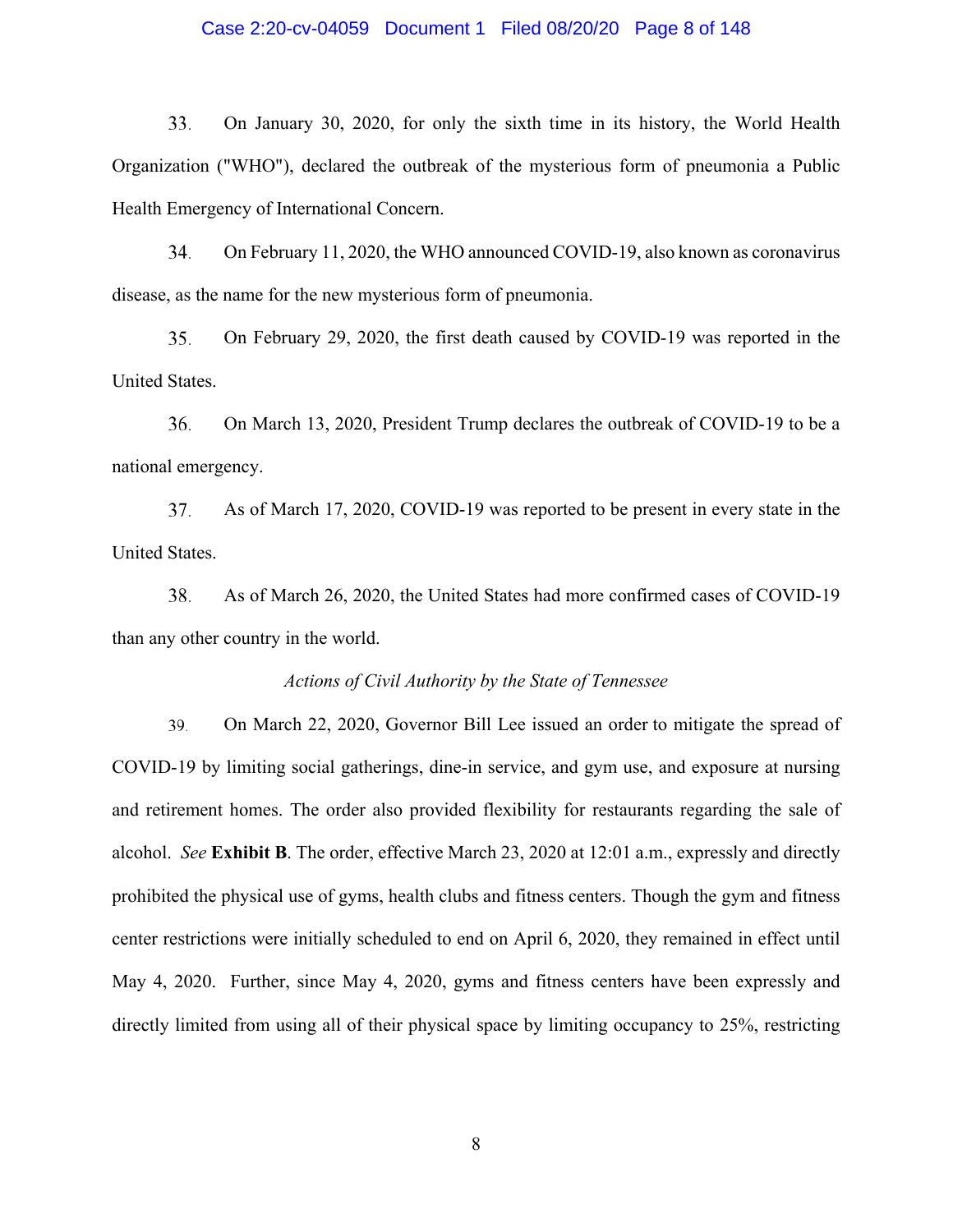### Case 2:20-cv-04059 Document 1 Filed 08/20/20 Page 9 of 148

workouts to 45 minutes and the laying out equipment at least six (6) feet apart. *See* Back-to-Business Framework for Shelby County, attached as **Exhibit D**.

40. The actions of the State of Tennessee directly forced the NBS to cease, suspend and/or limit its physical use of the insured premises and corresponding business operations.

41. Plaintiff was forced to suspend or reduce business due to COVID 19 and the ensuing orders issued by civil authorities mandating the suspension of business for on-site services, as well as an order to take necessary steps to prevent further damage and minimize the suspension of business and continue operations.

As of the week of August 1, 2020, according to the Tennessee Department of Public 42. Health, Shelby County, where NBS maintains its only location, had 20,797 COVID-19 cases and 275 total deaths.

### *Plaintiff's Covered Losses*

43. Based on the State of Tennessee's Order, NBS's was directly forced to suspend physical use of its space on March 27, 2020.

44. NBS continued to suffer losses even as it was able to resume the physical use of its space on a limited basis after May 4, 2020.

45. Pursuant to the Back to Business Framework for Shelby County on May 4, 2020, NBS fitness reopened under severe limitations on the physical use of the properties. The plan was as follows:

- Limit occupancy to 25% building occupancy.
- Adjust equipment layout or close/restrict access to equipment as necessary to maintain at least six feet of separation between users.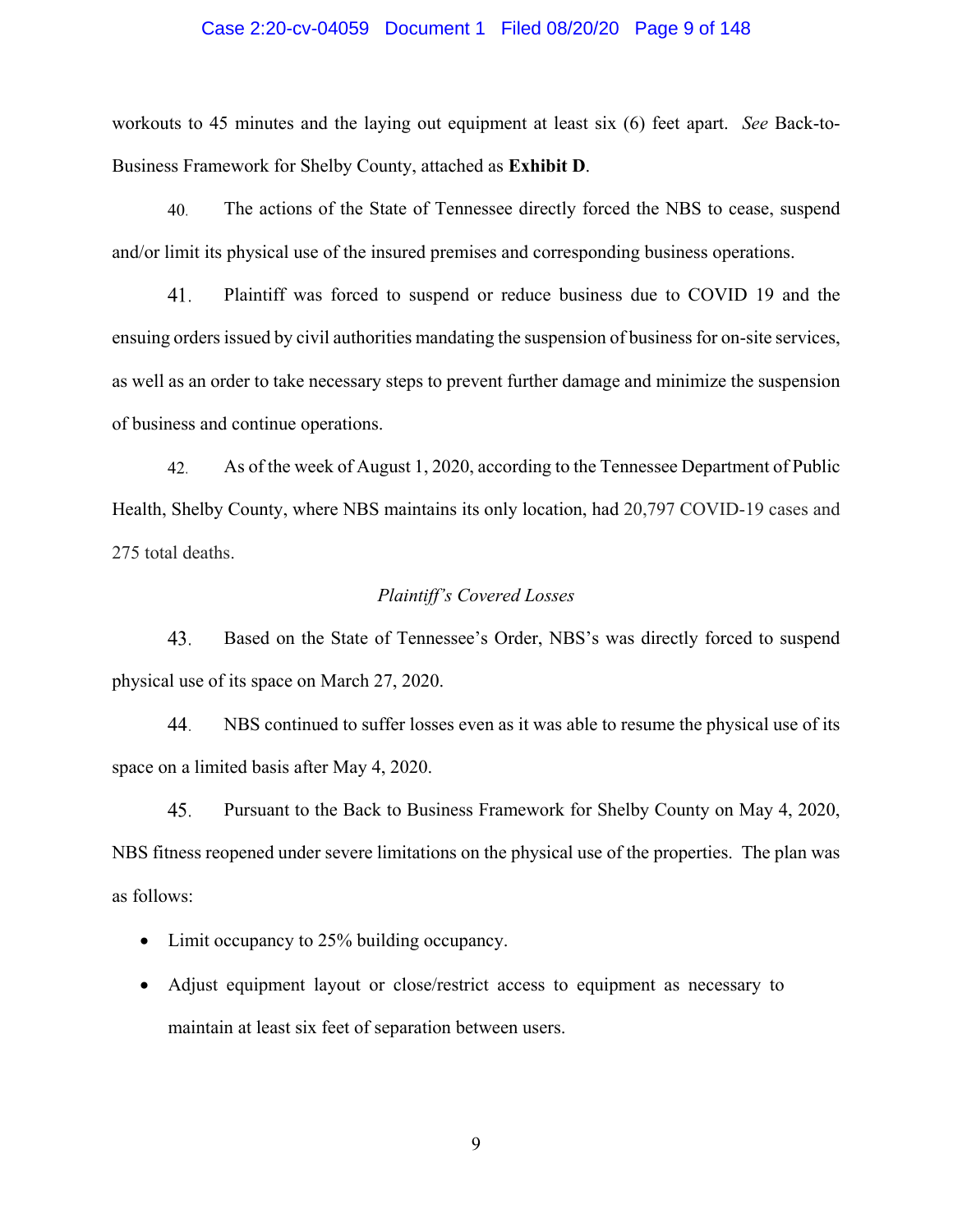- Conduct regular and thorough cleaning of all equipment, surfaces and areas of the facility using disinfectant cleaning supplies.
- Require customers to clean equipment with disinfecting wipes before and after use. Provide hand sanitizing stations for use upon customer entry and exit.
- $\bullet$  Limit workouts to 45 minutes.

46. There has been a direct physical loss of and/or damage to NBS' covered premise under the Policy by, among other things, contaminating the property, denying access to the property, preventing customers and employees from physically occupying the property, causing the property to be physically uninhabitable by customers and employees, causing its function to be nearly eliminated or destroyed, and/or causing a suspension of business operations on the premises.

47. Plaintiff has suffered a suspension of normal business operations and a cessation of all operations on its premises, sustained losses of business income, and incurred extra expenses.

48. These losses and expenses have continued through the date of filing of this action.

49. These losses and expenses are not excluded from coverage under the Policy. Further, because the Policy provides coverage for all-risks, and Plaintiff has complied with its contractual obligations, Plaintiff is entitled to payment for these losses and expenses.

50. Plaintiff has suffered a suspension and/or cessation of all normal business operations given the response to the global pandemic associated with the spread of COVID-19, including the actions of civil authority described herein.

51. These losses and expenses have continued through the date of filing of this action.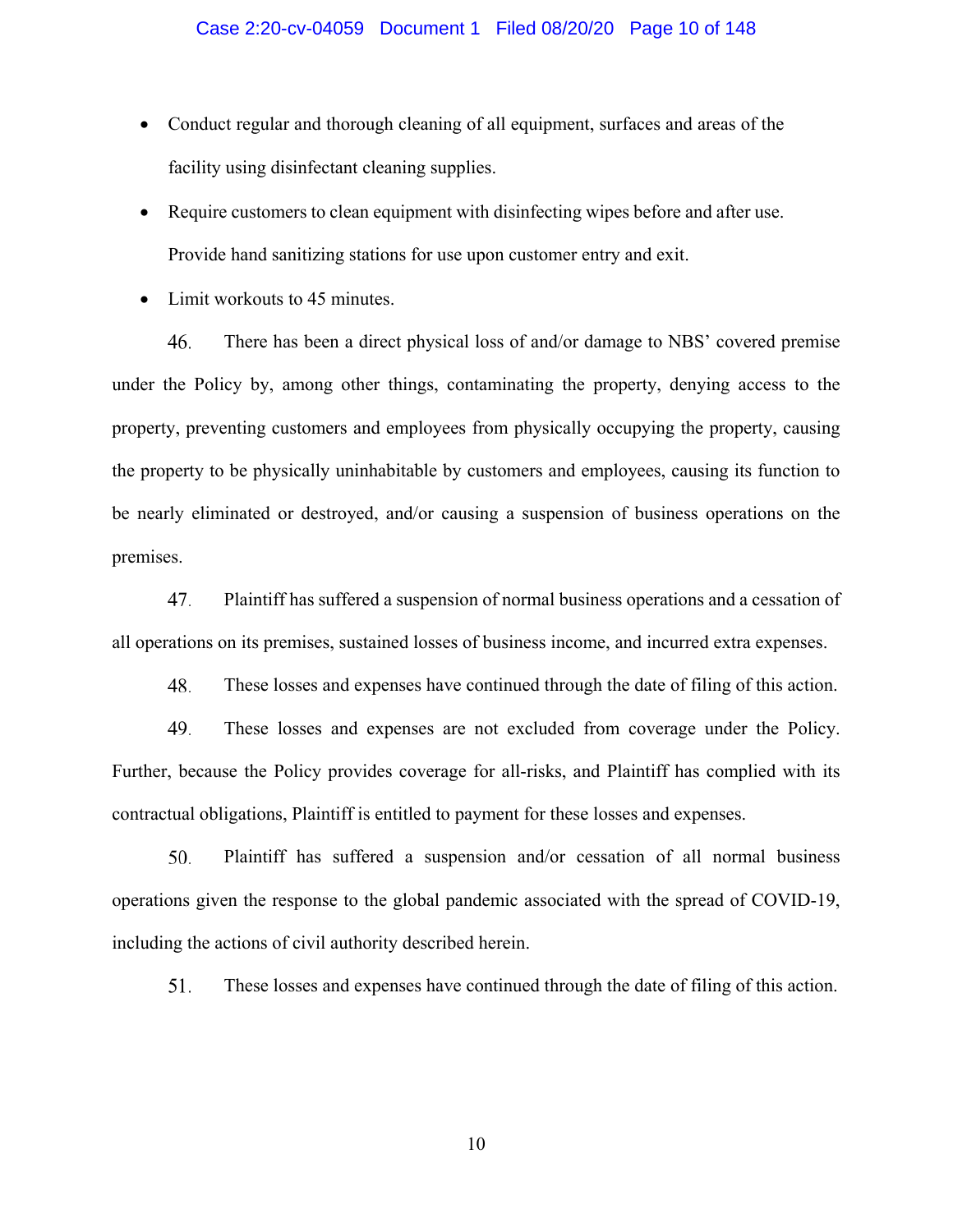### Case 2:20-cv-04059 Document 1 Filed 08/20/20 Page 11 of 148

52. These losses and expenses are not excluded from coverage under the Policy. Further, because the Policy provides coverage for all-risks, and Plaintiff has complied with its contractual obligations, Plaintiff is entitled to payment for these losses and expenses.

53. Contrary to the plain language of the Policy, and to its corresponding promises and contractual obligations, PIIC has refused to pay for NBS' losses and expenses under the terms of the Policy. It did so without formally communicating the denial of coverage to NBS in writing, showing PIIC engaged in no meaningful investigation or consideration of the claim or review of the Policy.

### **CLASS ACTION ALLEGATIONS**

54. The class claims all derive directly from a single course of conduct by Defendant: its systematic, uniform, capricious and arbitrary refusal to pay insureds for covered losses and the actions taken by civil authorities to suspend or limit the physical use of insured property.

55. Plaintiff brings this action pursuant to Rules  $23(a)$ ,  $23(b)(1)$ ,  $23(b)(2)$ , and/or  $23(b)(3)$ , as well as  $23(c)(4)$ , of the Federal Rules of Civil Procedure, individually and on behalf of all others similarly situated. This action satisfies the numerosity, commonality, typicality, adequacy, predominance, and superiority requirements of those provisions.

56. Plaintiff seeks to represent a nationwide class, as the Court may deem appropriate, defined as:

> a) All gyms, health clubs and fitness centers that purchased Business Income and Extra Expense coverage under a policy of insurance issued by the Defendant covering the period of March 2020 to the present and that suffered a suspension of business operations due to government prohibitions on the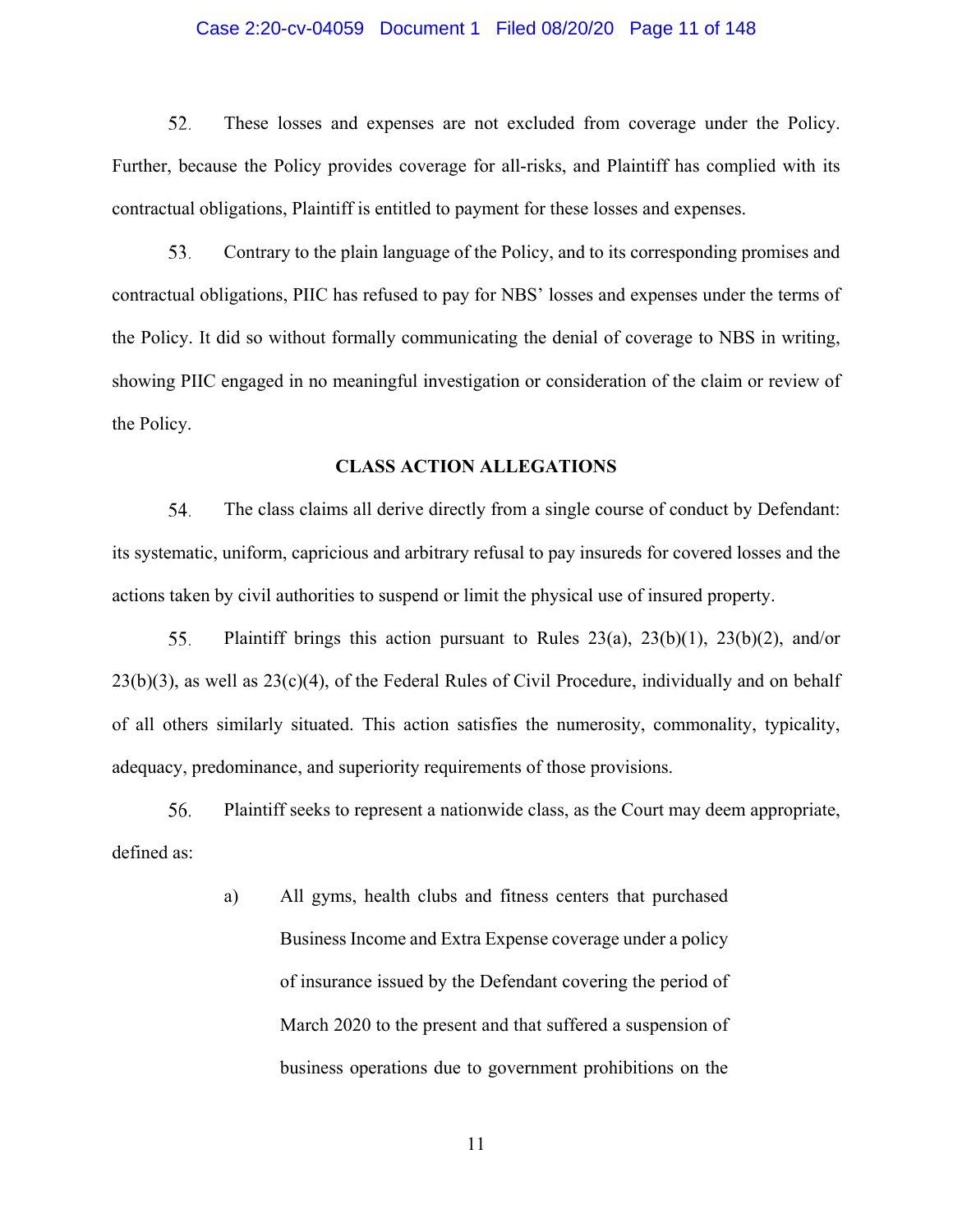use of insured property for which Defendant has either actually denied or stated it will deny a claim for the losses or has otherwise failed to acknowledge, accept as a covered cause of loss, or pay for the covered losses ("the Business Income Coverage Class").

- b) All gyms, health clubs and fitness centers that purchased Extended Business Income coverage under a policy of insurance issued by the Defendant covering the period of March 2020 to the present and that incurred extra expenses to avoid or minimize the suspension of business operations due to government prohibitions on the use of insured property for which Defendant has either actually denied or stated it will deny a claim for the extra expenses or has otherwise failed to acknowledge, accept as a covered expense, or pay for the covered expenses ("the Extra Expense Coverage Class").
- c) All gyms, health clubs and fitness centers that purchased Civil Authority coverage under a policy of insurance issued by the Defendant covering the period of March 2020 to the present and that suffered an actual loss of Business Income and/or Extra Expense caused by an action of a civil authority that prohibited access to the premises, and for which Defendant has either actually denied or stated it will deny a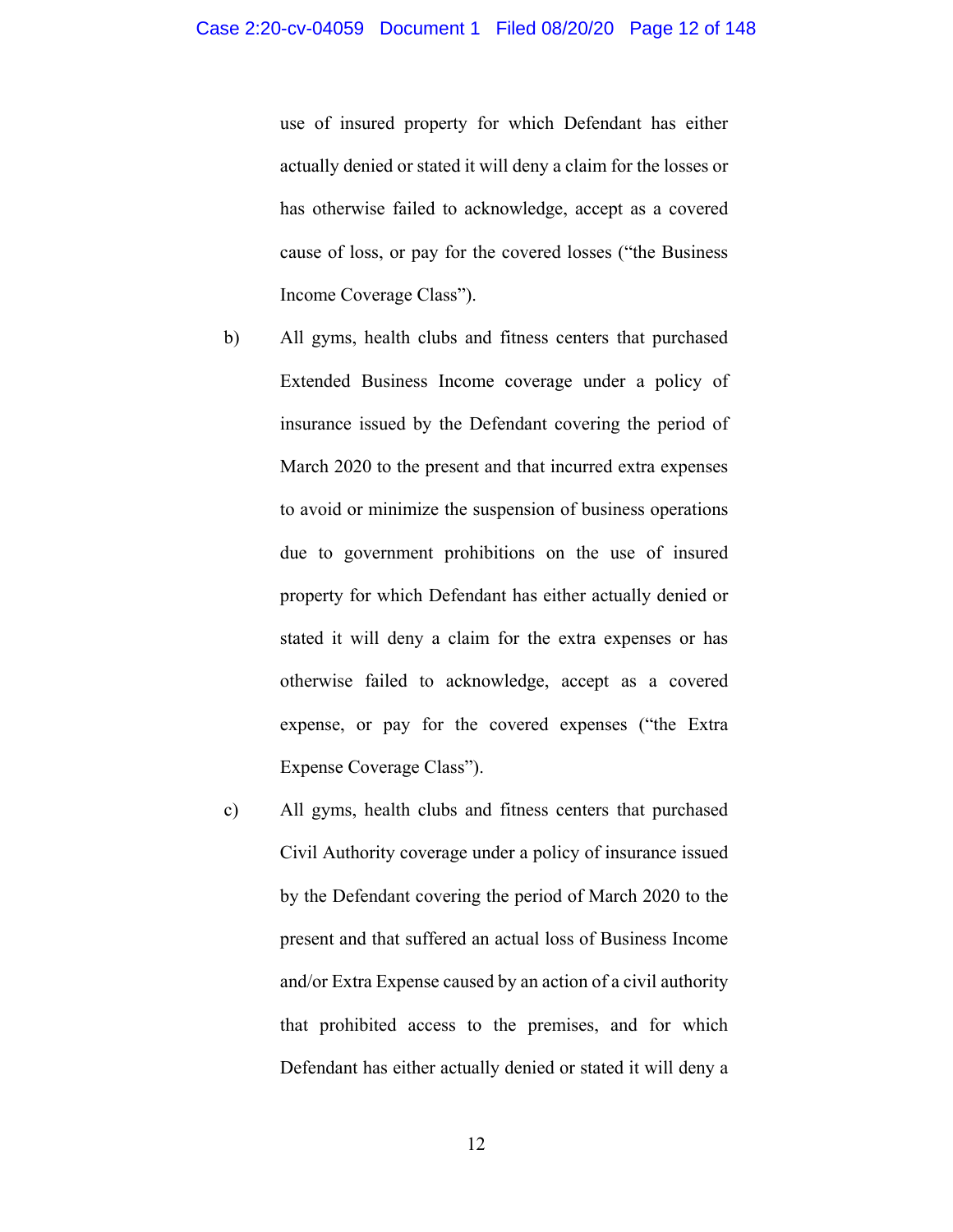### Case 2:20-cv-04059 Document 1 Filed 08/20/20 Page 13 of 148

claim for the losses or has otherwise failed to acknowledge, accept as a covered cause of loss, or pay for the covered losses ("the Civil Authority Coverage Class").

57. Excluded from each defined proposed Class are the Defendant and any of their members, affiliates, parents, subsidiaries, officers, directors, employees, successors, or assigns; governmental entities; Class Counsel and their employees; and the judicial officers and Court staff assigned to this case and their immediate family members.

Plaintiff reserves the right to modify, expand, or amend the definitions of the 58. proposed Classes, as appropriate, during the course of this litigation.

59. This action has been brought and may properly be maintained on behalf of each Class proposed herein under the criteria of Rule 23 of the Federal Rules of Civil Procedure.

### *Numerosity and Ascertainability*

60. This action satisfies the requirements of Fed. R. Civ. P. 23(a)(1). The members of each proposed Class are so numerous that individual joinder of all Class members is impracticable. There are, at a minimum, hundreds, if not thousands, of members of each proposed Class, and these individuals and entities are spread out across the State and the United States.

61. The identity of Class members is ascertainable, as the names and addresses of all Class members can be identified in Defendant's or its agents' books and records. Class members may be notified of the pendency of this action by recognized, Court-approved notice dissemination methods, which may include U.S. mail, electronic mail, internet postings, and/or published notice.

### *Predominance of Common Issues*

62. This action satisfies the requirements of Fed. R. Civ. P.  $23(a)(2)$  and  $23(b)(3)$ because this action involves common questions of law and fact that predominate over any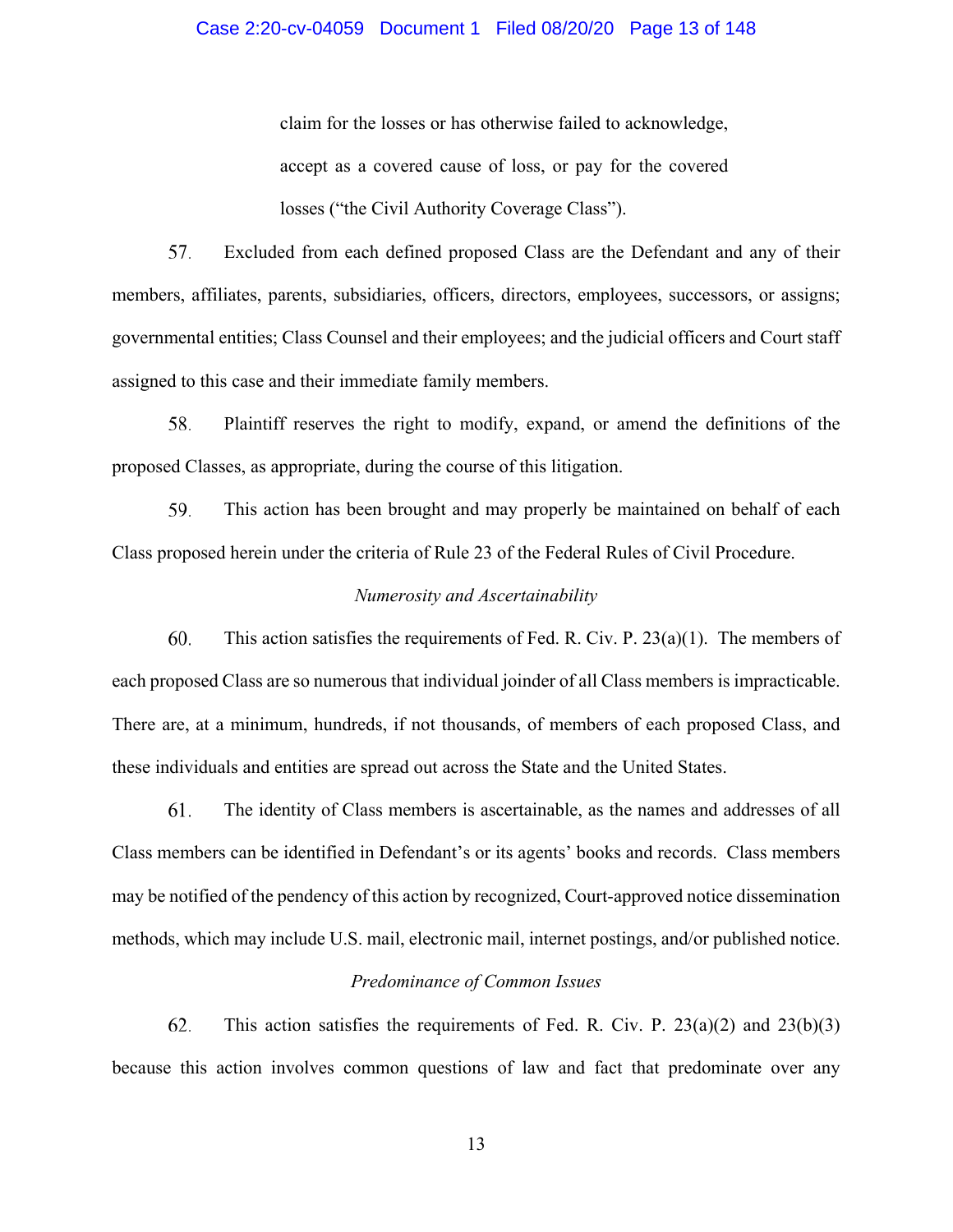#### Case 2:20-cv-04059 Document 1 Filed 08/20/20 Page 14 of 148

questions affecting only individual Class members. Defendant issued all-risk policies to all the members of each proposed Class in exchange for payment of premiums by the Class members. The questions of law and fact affecting all Class members include, without limitation, the following:

- a) Whether Plaintiff and the Class members suffered a covered cause of loss under the policies issued to members of the Class;
- b) Whether Defendant wrongfully, capriciously, and arbitrarily denied all claims based on the facts set forth herein;
- c) Whether Defendant's Business Income coverage applies based on the facts set forth herein;
- d) Whether Defendant's Civil Authority coverage applies to a loss of Business Income based on the facts set forth herein;
- e) Whether Defendant's Extra Expense coverage applies to efforts to avoid or minimize a loss caused by the suspension of business based on the facts set forth herein;
- f) Whether Defendant has breached its contracts of insurance through a uniform and blanket denial of all claims for business losses based on the facts set forth herein;
- g) Whether the Defendant acted in bad faith breach of contract and the duty of good faith and fair dealing through a uniform and blanket denial of all claims for business losses based on the facts set forth herein; and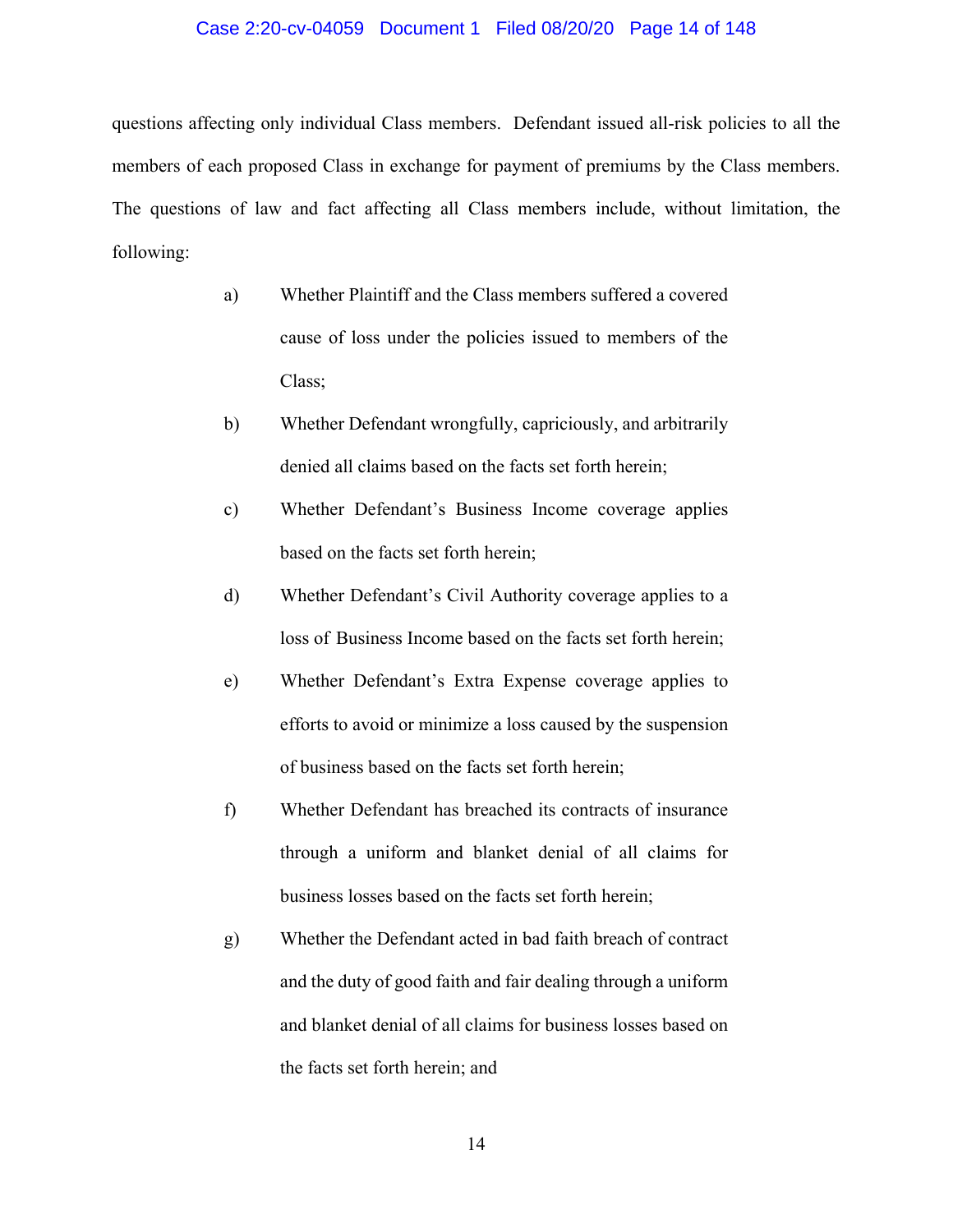- h) Whether Plaintiff and the Class members suffered damages as a result of Defendant's actions; and
- i) Whether Plaintiff and the Class members are entitled to an award of reasonable attorneys' fees, interest, and costs.

### *Typicality*

63. This action satisfies the requirements of Fed. R. Civ. P. 23(a)(3) because Plaintiff's claims are typical of the claims of the Class members and arise from the same course of conduct by Defendant. Plaintiff and the other Class members are all similarly affected by Defendant's refusal to pay under their property insurance policies. Plaintiff's claims are based upon the same legal theories as those of the other Class members. Plaintiff and the other Class members sustained damages as a direct and proximate result of the same wrongful practices in which Defendant engaged. The relief Plaintiff seeks is typical of the relief sought for the absent Class members.

# *Adequacy of Representation*

64. This action satisfies the requirements of Fed. R. Civ. P.  $23(a)(4)$  because Plaintiff will fairly and adequately represent and protect the interests of Class members. Plaintiff has retained counsel with substantial experience in prosecuting complex class action and insurance coverage litigation.

65. Plaintiff and their counsel are committed to vigorously prosecuting this action on behalf of the Class members and have the financial resources to do so. Neither Plaintiff nor its counsel has interests adverse to those of the Class members.

# *Inconsistent or Varying Adjudications and the Risk of Impediments to Other Class Members' Interests*

66. This action satisfies the requirements of Fed. R. Civ. P. 23(b)(1). Plaintiff seeks class-wide adjudication as to the interpretation and scope of Defendant's insurance policies that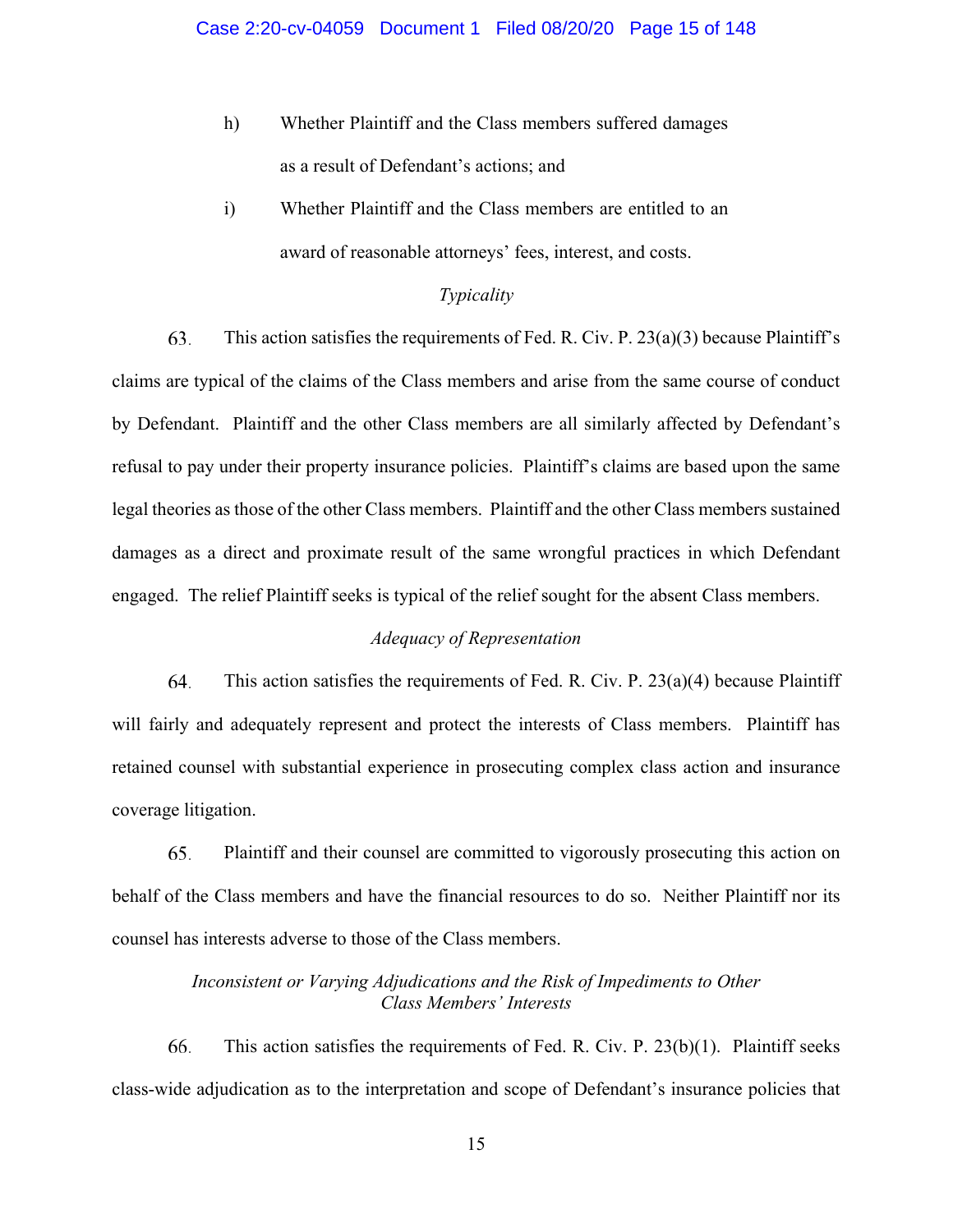#### Case 2:20-cv-04059 Document 1 Filed 08/20/20 Page 16 of 148

use the same language and terms as the Plaintiff's Policy. The prosecution of separate actions by individual members of the proposed Classes would create an imminent risk of inconsistent or varying adjudications that would establish incompatible standards of conduct for Defendant.

# *Final Injunctive and/or Corresponding Declaratory Relief with respect to the Class is Appropriate*

This action satisfies the requirements of Fed. R. Civ. P. 23(b)(2) because Defendant 67. acted or refused to act on grounds generally applicable to Plaintiff and the members of the Classes, thereby making appropriate final injunctive and/or corresponding declaratory relief with respect to the Class members. The class claims all derive directly from Defendant's systematic, uniform, capricious and arbitrary refusal to pay insureds for losses suffered due to actions taken by civil authorities to suspend or limit the physical use of insured premises in response to the pandemic associated with the spread of COVID-19. Defendant's actions or refusal to act are grounded upon the same generally applicable legal theories.

### *Superiority*

68. This action satisfies the requirements of Fed. R. Civ. P. 23(b)(3) because a class action is superior to other available methods for the fair and efficient group-wide adjudication of this controversy. The common questions of law and of fact regarding Defendant's conduct and the interpretation of the common language in their insurance policies predominate over any questions affecting only individual Class members.

69. Because the damages suffered by certain individual Class members may be relatively small, the expense and burden of individual litigation would make it very difficult for all individual Class members to redress the wrongs done to each of them individually, such that many Class members would have no rational economic interest in individually controlling the prosecution of specific actions, and the burden imposed on the judicial system by individual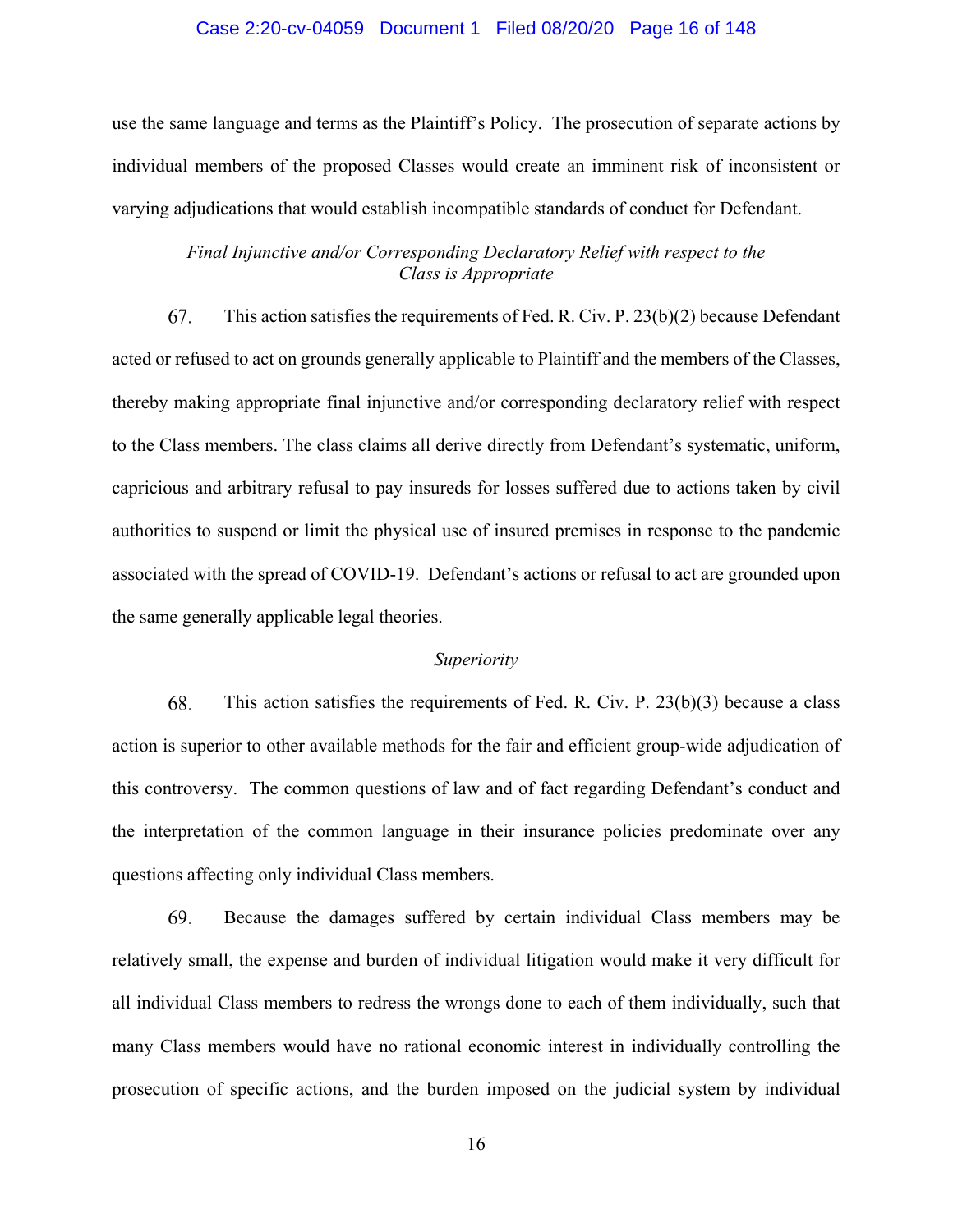#### Case 2:20-cv-04059 Document 1 Filed 08/20/20 Page 17 of 148

litigation by even a small fraction of the Class would be enormous, making class adjudication the superior alternative under Fed. R. Civ. P. 23(b)(3)(A).

70. The conduct of this action as a class action presents far fewer management difficulties, far better conserves judicial resources and the parties' resources, and far more effectively protects the rights of each Class member than would piecemeal litigation. Compared to the expense, burdens, inconsistencies, economic infeasibility, and inefficiencies of individualized litigation, the challenges of managing this action as a class action are substantially outweighed by the benefits to the legitimate interests of the parties, the Court, and the public of class treatment in this Court, making class adjudication superior to other alternatives, under Fed. R. Civ. P. 23(b)(3)(D).

71. Plaintiff is not aware of any obstacles likely to be encountered in the management of this action that would preclude its maintenance as a class action. Rule 23 provides the Court with authority and flexibility to maximize the efficiencies and benefits of the class mechanism and reduce management challenges. The Court may, on motion of Plaintiff or on its own determination, certify nationwide, statewide and/or multistate classes for claims sharing common legal questions; utilize the provisions of Rule  $23(c)(4)$  to certify any particular claims, issues, or common questions of fact or law for class-wide adjudication; certify and adjudicate bellwether class claims; and utilize Rule  $23(c)(5)$  to divide any Class into subclasses.

#### **CAUSES OF ACTION**

### **COUNT I DECLARATORY JUDGMENT (On behalf of the Business Income Coverage Class)**

72. Plaintiff incorporates by reference and re-alleges paragraphs 1 through 72, as though fully set forth herein.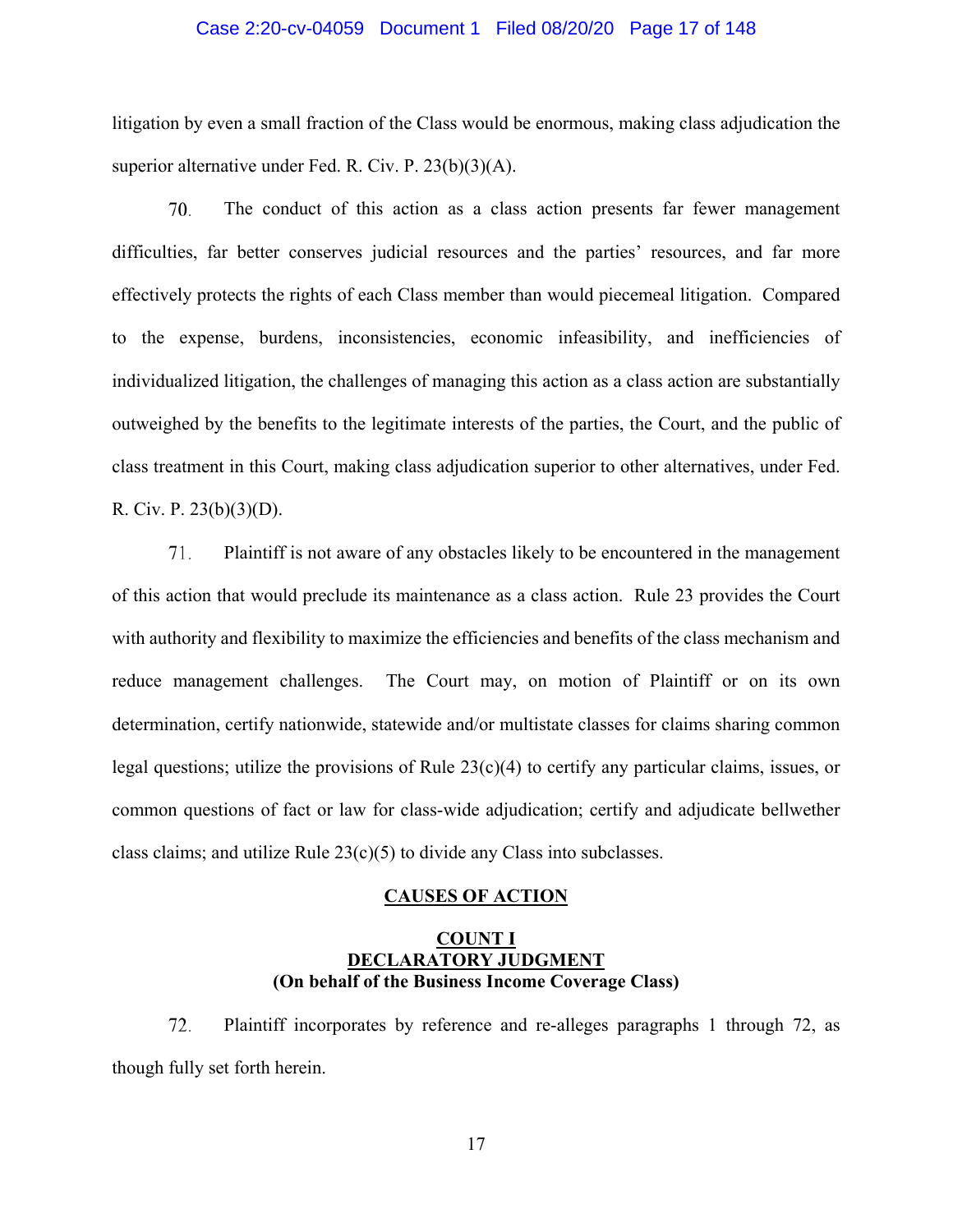### Case 2:20-cv-04059 Document 1 Filed 08/20/20 Page 18 of 148

73. Plaintiff brings this Count both individually and on behalf of the other members of the Business Income Coverage Class.

74. Under 28 U.S.C. §§ 2201 and 2202, this Court has jurisdiction to declare the rights and other legal relations of the parties in dispute.

75. Plaintiff's Policy, as well as the policies of other Business Income Coverage Class members, are insurance contracts under which Defendant was paid premiums in exchange for promises to pay Class members' losses for claims covered by the policies.

In the policies, Defendant promised to pay for losses of business income and extra 76. expense sustained as a result of perils not excluded under the policies. Specifically, Defendant promised to pay for losses of business income and extra expense sustained as a result of a suspension of business operations during the period of restoration.

77. Plaintiff and Class members suffered direct physical loss of or damage to Plaintiff's locations and other Class members' insured premises, resulting in interruptions or suspensions of business operations at the locations. These suspensions and interruptions have caused Plaintiff and Class members to suffer losses of business income and extra expense.

78. These suspensions and interruptions, and the resulting losses, triggered business income and extra expense coverage under the Policy and the other Class members' policies.

79. Plaintiff and the other Class members have complied with all applicable provisions of their respective policies, including payment of premiums.

80. Defendant, without justification, denies that the Policy and the other Class members' policies provide coverage for these losses.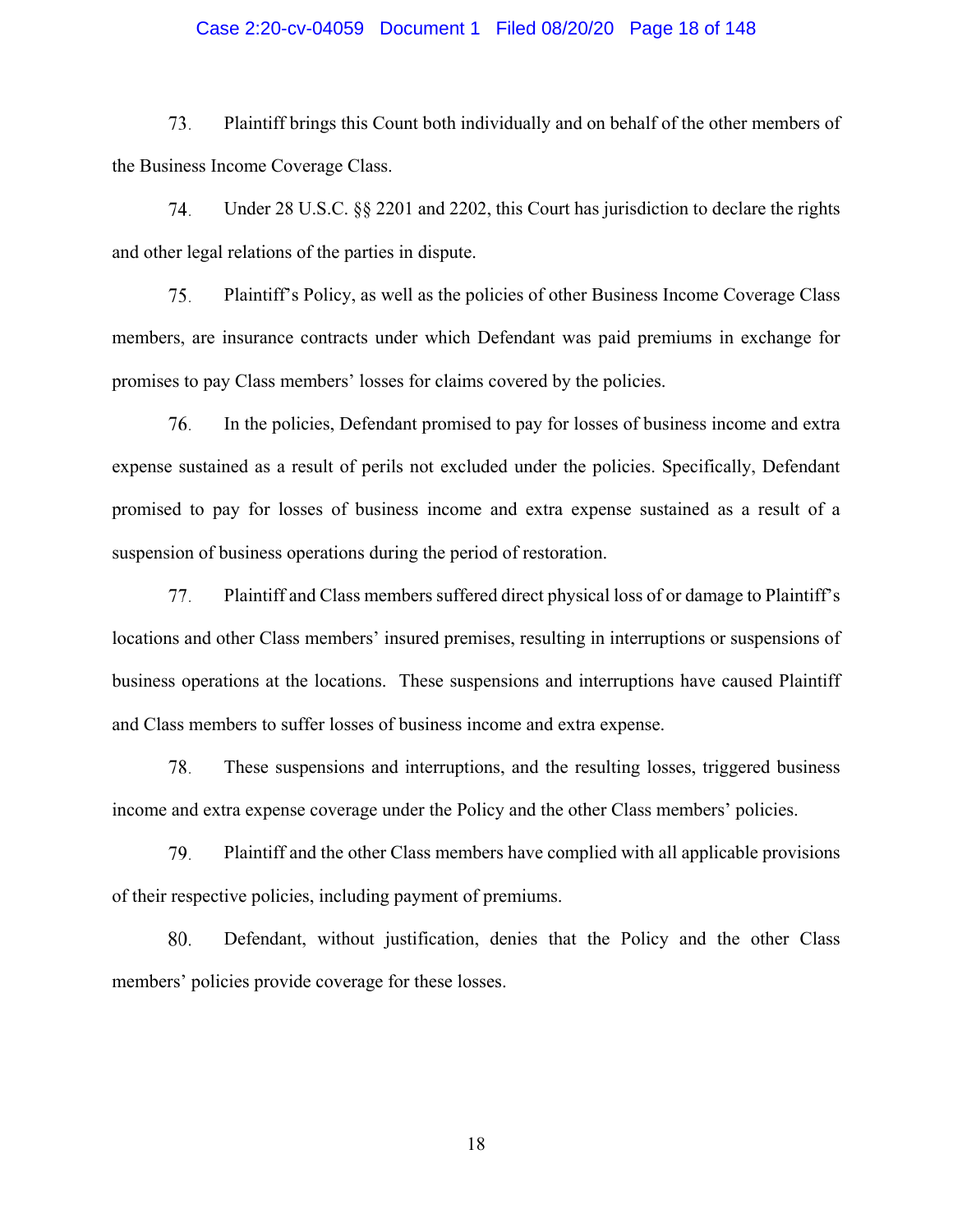### Case 2:20-cv-04059 Document 1 Filed 08/20/20 Page 19 of 148

81. Plaintiff seeks a Declaratory Judgment that its Policy and the other Class members' policies provide coverage for the losses of business income and extra expense attributable to the facts set forth above.

82. An actual case or controversy exists regarding Plaintiff and the other Class members' rights and Defendant's obligations to reimburse Plaintiff and the other Class members for the full amount of these losses. Accordingly, the Declaratory Judgment sought is justiciable.

**WHEREFORE**, Plaintiff request that this Court enter a Declaratory Judgment declaring that the Policy and other Class members' policies provide coverage for Class members' losses of business income.

### **COUNT II BREACH OF CONTRACT (On behalf of the Business Income Coverage Class)**

83. Plaintiff incorporates by reference and re-alleges paragraphs 1 through 72, as though fully set forth herein.

84. Plaintiff brings this Count both individually and on behalf of the other members of the Business Income Coverage Class.

85. Plaintiff's Policy, as well as the policies of other Business Income Coverage Class members, are insurance contracts under which Defendant was paid premiums in exchange for promises to pay Class members' losses for claims covered by the respective policies.

86. In the policies, Defendant promised to pay for losses of business income and extra expense incurred as a result of perils not excluded under the policies. Specifically, Defendant promised to pay for losses of business income and extra expense sustained as a result of a suspension of business operations during the period of restoration.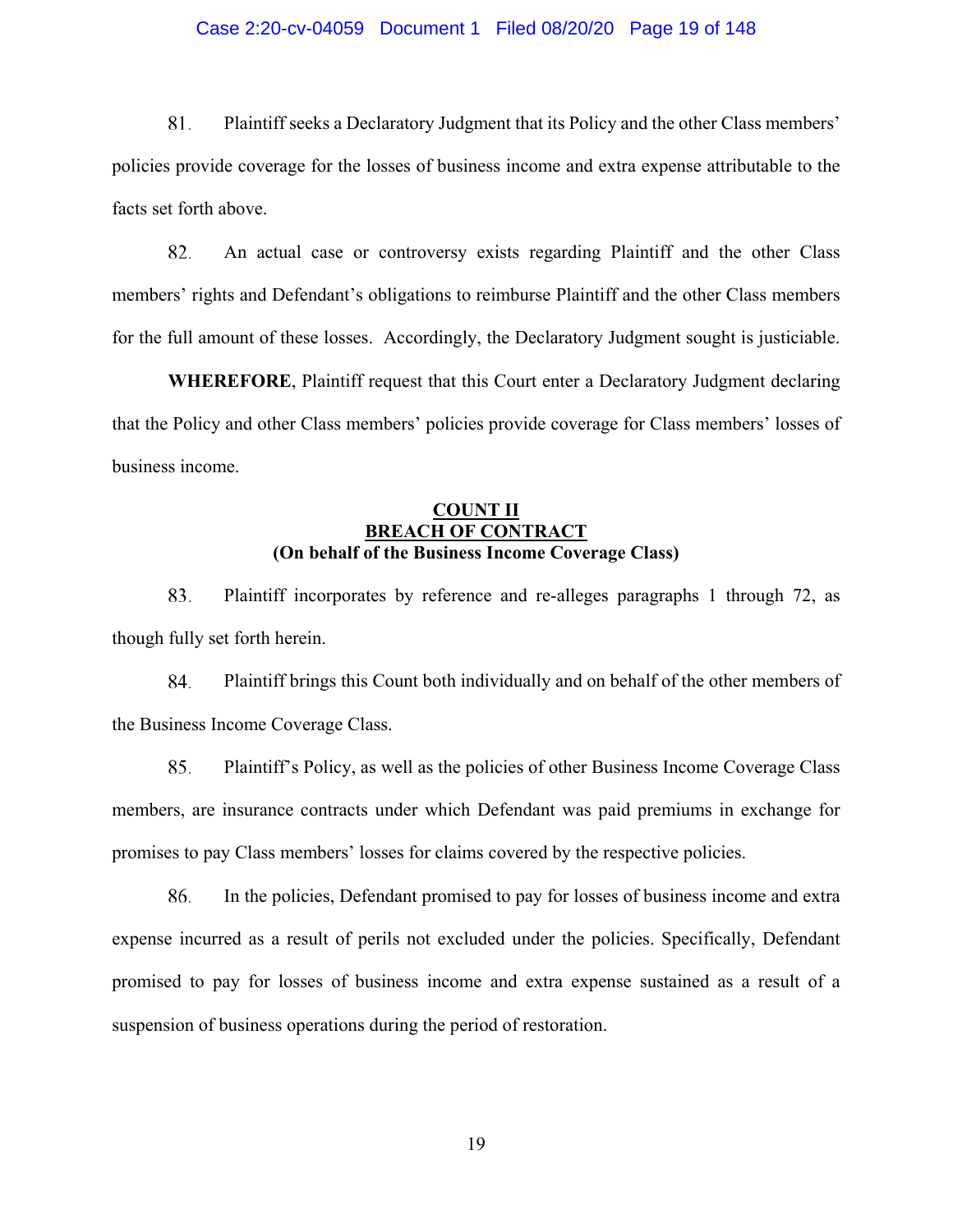### Case 2:20-cv-04059 Document 1 Filed 08/20/20 Page 20 of 148

87. Plaintiff and Class members have suffered a direct physical loss of or damage to their insured locations as a result of prohibitions or limitations on the physical use of those insured locations. These prohibitions or limitations have caused Class members to suffer losses of business income and extra expense.

88. These losses triggered business income and extra expense coverage under both the Policy and other Class members' policies.

89. Plaintiff and the other Class members have complied with all applicable provisions of their respective policies, including payment of premiums.

90. Defendant has denied coverage and refused performance under the Policy and other Class members' policies by denying coverage for these losses and expenses. Accordingly, Defendant is in breach of the Policy and other Class members' policies.

91. As a result of Defendant's breaches of the Policy and other Class members' policies, Plaintiff and other Class members have suffered actual and substantial damages for which Defendant is liable.

**WHEREFORE**, Plaintiff, both individually and on behalf of other Class members, seeks compensatory damages resulting from Defendant's breaches of the Policy and other Class Members' policies and seek all other relief deemed appropriate by this Court.

# **COUNT III BAD FAITH BREACH OF CONTRACT AND THE DUTY OF GOOD FAITH AND FAIR DEALING (On behalf of the Business Income Coverage Class)**

92. Plaintiff incorporates by reference and re-alleges paragraphs 1 through 72, as though fully set forth herein.

93. Plaintiff brings this Count both individually and on behalf of the other members of the Business Income Coverage Class.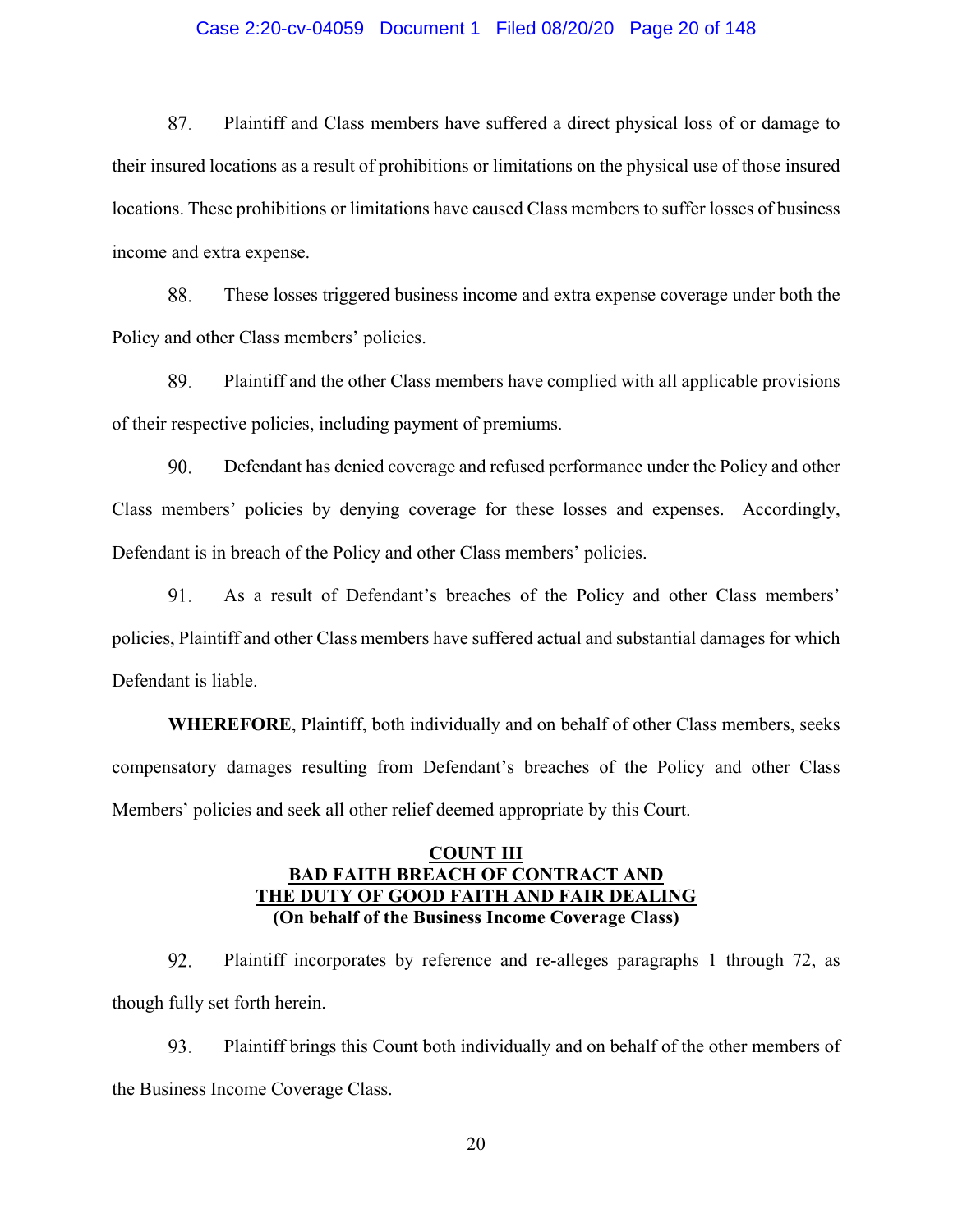### Case 2:20-cv-04059 Document 1 Filed 08/20/20 Page 21 of 148

94. Plaintiff's Policy, as well as the policies of other Business Income Coverage Class members, are insurance contracts under which Defendant was paid premiums in exchange for promises to pay Class members' losses for claims covered by the policies.

95. In the policies, Defendant promised to pay for losses of business income and extra expense incurred as a result of perils not excluded under the policies. Specifically, Defendant promised to pay for losses of business income and extra expense sustained as a result of a suspension of business operations during the period of restoration.

96. Plaintiff and Class members suffered an actual loss of business income and extra expense to the necessary suspension of Plaintiff's commercial gyms and other Class members' business operations at insured premises and said suspension(s) were caused by direct physical loss of and damage to Plaintiff's commercial gym and other Class members' insured premises caused by or resulting from Covered Causes of Loss under the policies and other Class members' policies. These actual losses, therefore, triggered Business Income and Extra Expense coverage under both the policies and other Class members' policies.

97. These Covered Causes of Loss were direct, physical and foreseeable causes of loss under the policies and other Class members' policies and they each caused, and/or resulted in, dangerous physical conditions at, and physical injuries to, the Plaintiff's commercial gym, other Class members' insured premises and property immediately adjacent to each. The subject Covered Causes of Loss pose a serious risk to and endanger(ed) the public's health, safety and property and rendered the Plaintiff's commercial gym and other Class members' insured premises unusable and/or uninhabitable; thus, mandating a suspension of business operations.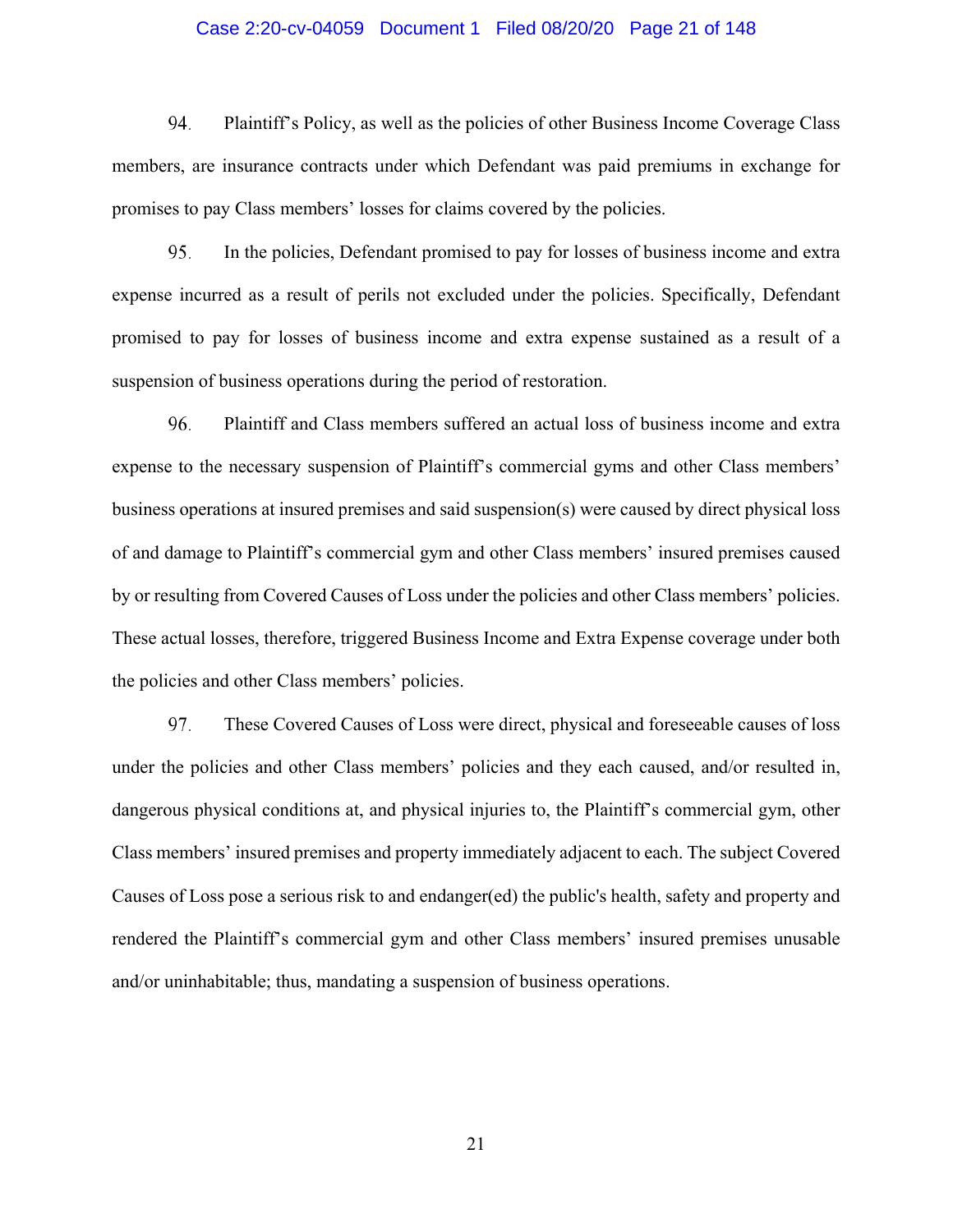### Case 2:20-cv-04059 Document 1 Filed 08/20/20 Page 22 of 148

98. These losses and expenses are not excluded from coverage under the policies. The policies are all-risk policies meaning Covered Causes of Loss are determined by exclusions and the subject Covered Causes of Loss were not excluded under the policies.

99. Furthermore, these Covered Causes of Loss caused direct physical loss and damage to the Plaintiff's business premises and the other Class Members' insured premises resulting in dangerous physical conditions, the nature of such loss and damage to property having been recognized by civil authorities in Orders addressing COVID-19.

Plaintiff and the other Class members have complied with all applicable provisions 100. of their respective policies, including payment of premiums.

101. The actions of the Defendant give rise to a cause of action for bad faith breach of contract and the duty of good faith and fair dealing as Plaintiff and other Class members were covered under their respective policies, and the Defendant has breached the terms of said policies by denying business income and extra expense coverage to the Plaintiff and other Class members. Defendant's actions in breaching the terms of the Plaintiff's Policy and the other Class Members' policies, in bad faith, have proximately caused damages to Plaintiff and other Class members and the damages were reasonably foreseeable to the Defendant.

102. It appears that the Defendant's conduct was performed because it placed its own financial interests before the Plaintiff and other Class Members' financial interests.

103. Further, the actions of the Defendant in denying business income and extra expense coverage to the Plaintiff and other Class Members was done so without any legitimate basis or arguable reason and constitute intentional and/or malicious conduct or gross negligence and reckless disregard.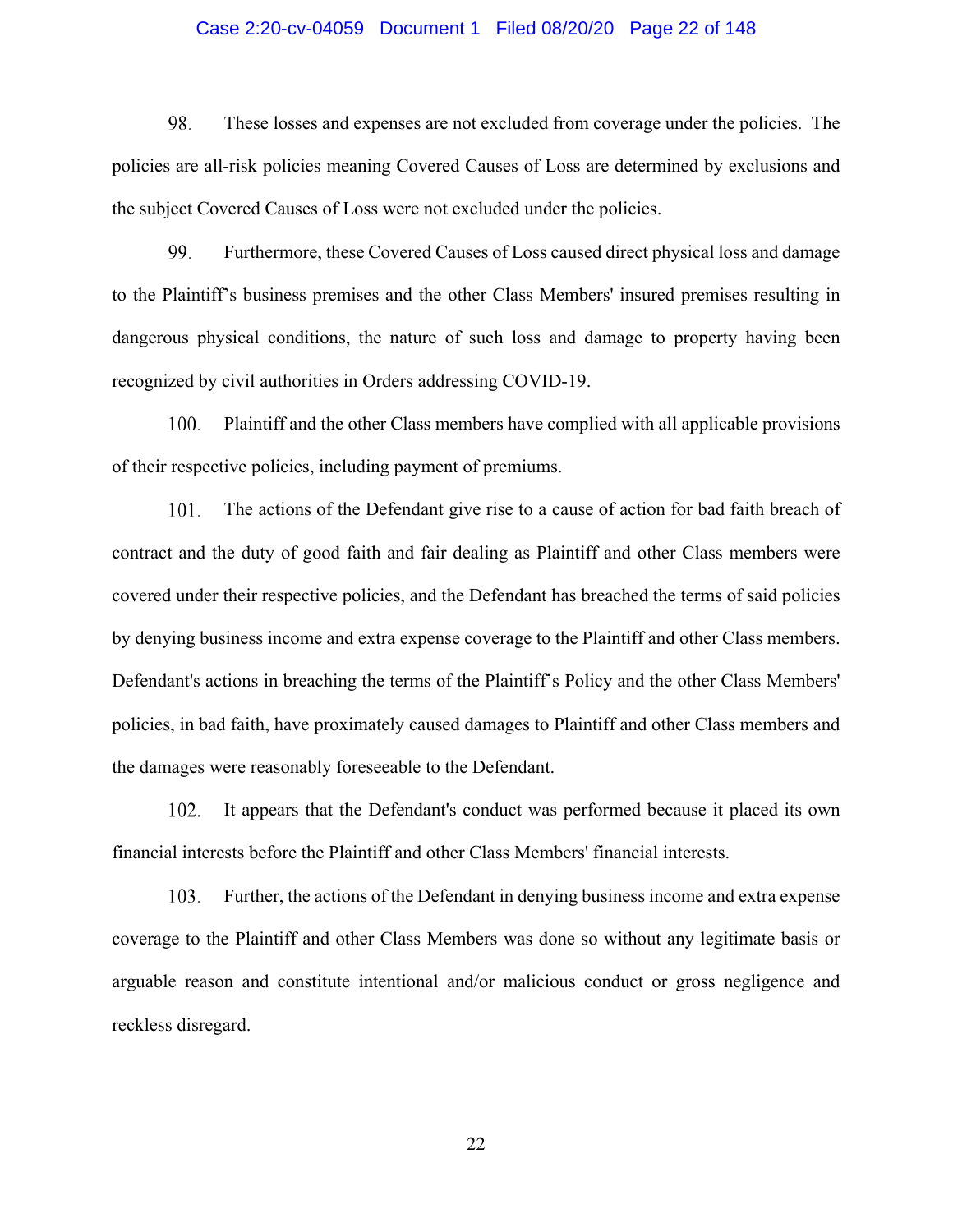### Case 2:20-cv-04059 Document 1 Filed 08/20/20 Page 23 of 148

104. Implied in the Plaintiff's Policy and the other Class Members' policies is a duty of good faith and fair dealing with respect to conduct encompassed by contractual relations. Defendant's conduct as aforesaid breached the duty of good faith and fair dealing which further gives rise to the tort of bad faith for the breach of contract.

105. Defendant, at all times relevant hereto, owed Plaintiff and other Class Members a duty to exercise good faith and an obligation to deal fairly with them; however, the denial of business income and extra expense coverage by Defendant constituted a bad faith breach of contract and was totally made with only the Defendant's best interests in mind and in total disregard of the contractual rights of Plaintiff and other Class Members.

106. Defendant's bad faith material breach(es) of the Plaintiff's Policy, as well as other Class members' policies, has resulted in actual and substantial damages to the Plaintiff and Business Income Coverage Class members, depriving all of the benefit of their bargain, and represents, in addition to warranting contractual damages, incidental damages and consequential damages, an independent tort entitling Plaintiff and other Class Members to punitive damages in an amount which will punish the Defendant for its intentional, grossly negligent, and/or reckless conduct as well as to deter Defendant and others from similar misconduct in the future.

**WHEREFORE**, Plaintiff, both individually and on behalf of other Class members, seeks compensatory damages, contractual damages, incidental damages, consequential damages, and punitive damages, resulting from Defendant's bad faith breach(es) of the Plaintiff's Policy and other Class Members' policies and seek all other relief deemed appropriate by this Court.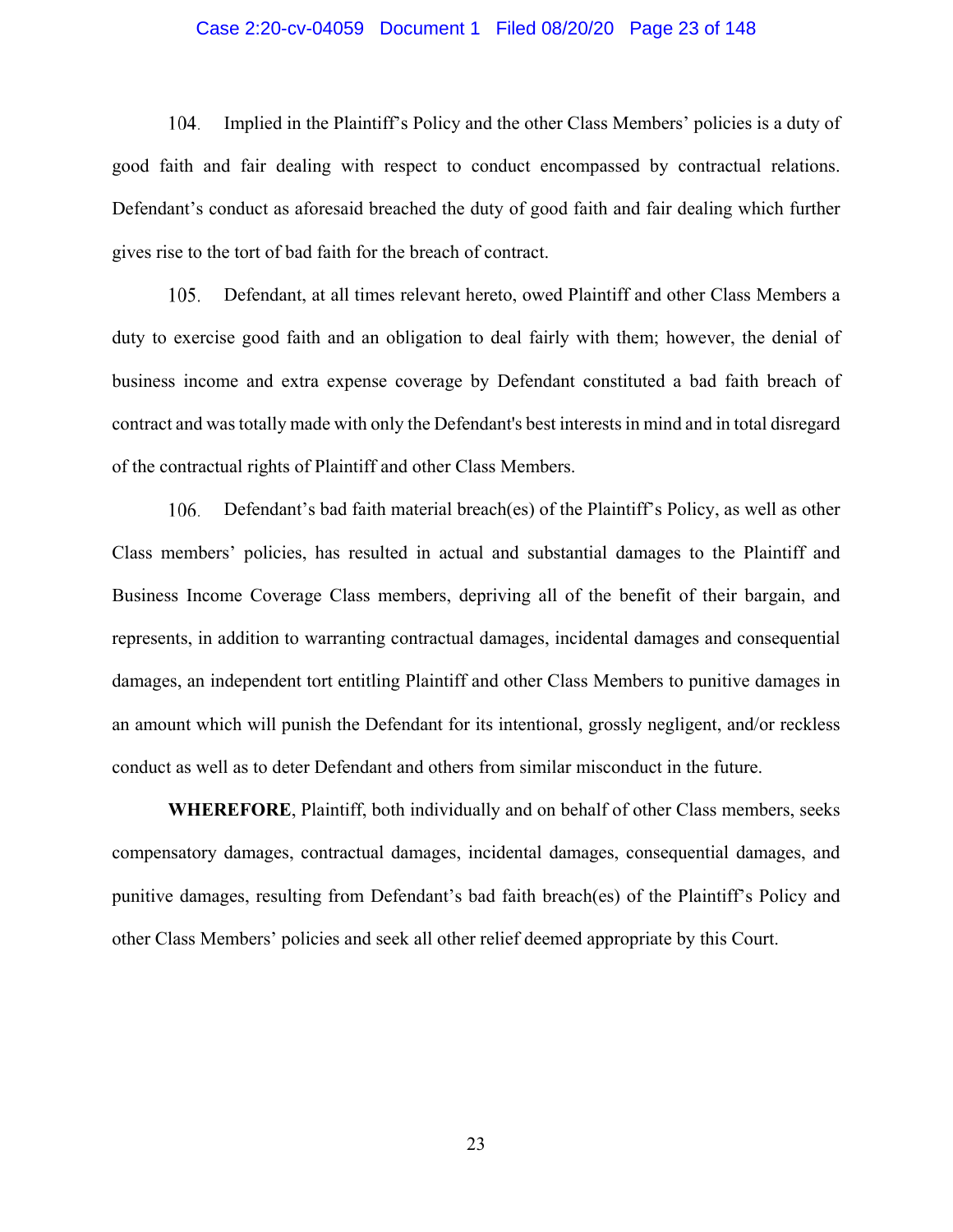### **COUNT IV DECLARATORY JUDGMENT (On behalf of the Extended Business Income Coverage Class)**

107. Plaintiff incorporates by reference and re-alleges paragraphs 1 through 72, as though fully set forth herein.

108. Plaintiff brings this Count both individually and on behalf of the other members of the Extra Expense Coverage Class.

109. Under 28 U.S.C. §§ 2201 and 2202, this Court has jurisdiction to declare the rights and other legal relations of the parties in dispute.

Plaintiff's Policy, as well as the policies of other Extended Business Income 110. Coverage Class members, are insurance contracts under which Defendant was paid premiums in exchange for promises to pay Class members' losses for claims covered by the policies.

111. Specifically, Defendant promised to pay for extended business income for losses incurred by Plaintiff and other Class members during the period of restoration that the insureds would not have incurred if there had been no loss or damage to the insured premises. Extended business income included income to avoid or minimize the suspension of business, continue operations, and to repair or replace property.

112. Plaintiff and Class members suffered direct physical loss of or damage to NBS' location and other Class members' insured premises, resulting in suspensions or interruptions of business operations at these premises. As a result, Plaintiff and other Class members have incurred losses, as defined in the Policy and other Class members' policies.

These losses triggered Extended Business Income coverage under the Policy and 113. other Class members' policies.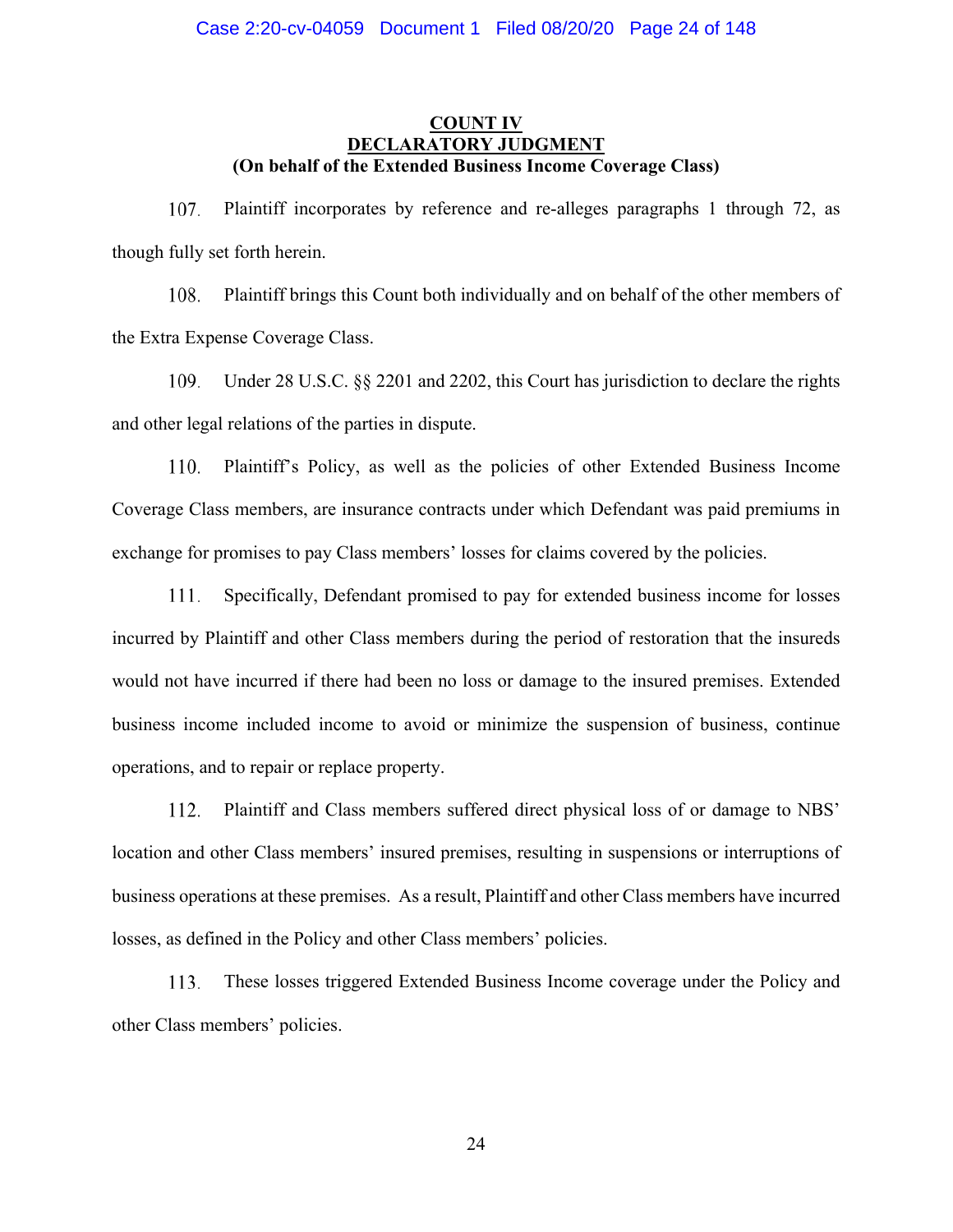### Case 2:20-cv-04059 Document 1 Filed 08/20/20 Page 25 of 148

114. Plaintiff and the other Class members have complied with all applicable provisions of their respective policies, including payment of premiums.

115. Defendant, without justification, denies that the Policy and other Class members' policies provide coverage for these Extended Business Income.

116. Plaintiff, both individually and on behalf of the other members of the Extended Business Income Coverage Class, seeks a Declaratory Judgment that its Policy, and those of other members of the Extended Business Income Coverage Class, provides coverage for these extended business income.

An actual case or controversy exists regarding Class members' rights and Defendant's obligations under Class members' policies to reimburse Class members for extended business income. Accordingly, the Declaratory Judgment sought is justiciable.

**WHEREFORE**, Plaintiff requests that this Court enter a Declaratory Judgment declaring that the Policy and other Class members' policies provide coverage for Class members' extended business income

## **COUNT V BREACH OF CONTRACT (On behalf of the Extended Business Income Coverage Class)**

118. Plaintiff incorporates by reference and re-alleges paragraphs 1 through 72, as though fully set forth herein.

Plaintiff brings this Count individually and on behalf of the other members of the 119. Extended Business Income Coverage Class.

Plaintiff's Policy, as well as the policies of other Extended Business Income 120. Coverage Class members, are insurance contracts under which Defendant was paid premiums in exchange for promises to pay Class members' losses for claims covered by the Policy.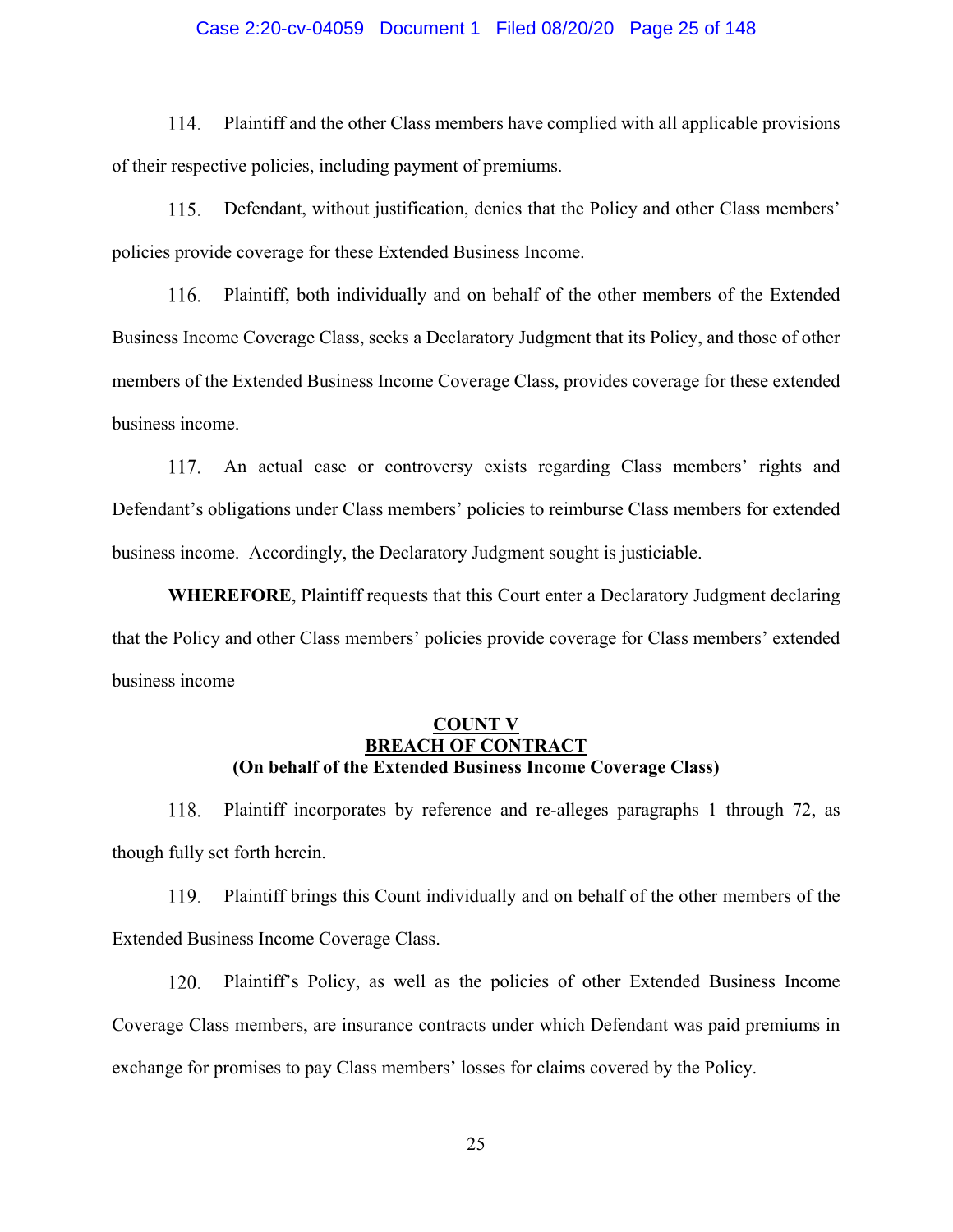### Case 2:20-cv-04059 Document 1 Filed 08/20/20 Page 26 of 148

121. Specifically, Defendant promised to pay for extended business income for losses incurred by Plaintiff and other Class members during the period of restoration that the insureds would not have incurred if there had been no loss or damage to the insured premises. Extended business income losses included income to avoid or minimize the suspension of business, continue operations, and to repair or replace property.

122. Plaintiff and Class members suffered direct physical loss of or damage to the Plaintiff's locations and other Class members' insured premises, resulting in suspensions and interruptions of business operations at these premises. These suspensions and interruptions have caused Class members to incur Extra Expenses.

123. These expenses triggered extended business income coverage under the Policy and other Class members' policies.

124. Plaintiff and the other Class members have complied with all applicable provisions of the Policy, including payment of premiums.

125. Defendant has denied coverage and refused performance extended business income. Accordingly, Defendant is in breach of the Policy and other Class members' policies.

126. As a result of Defendant's breaches of the Policy and other Class members' policies, Plaintiff and other Class members have suffered actual and substantial damages for which Defendant is liable.

**WHEREFORE**, Plaintiff, individually and on behalf of other Class members, seeks compensatory damages resulting from Defendant's breaches of the Policy and other Class Members' policies and seek all other relief deemed appropriate by this Court.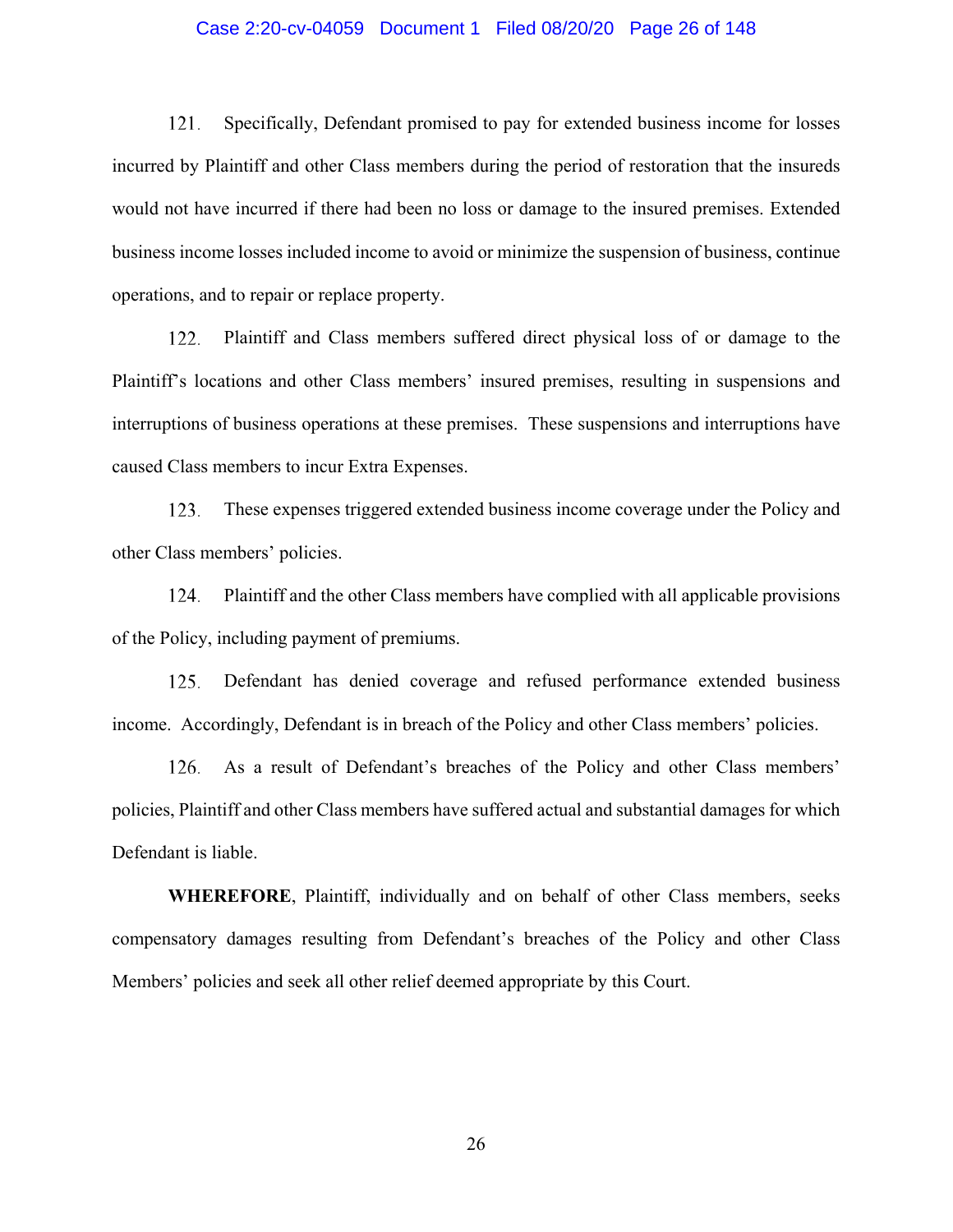# **COUNT VI BAD FAITH BREACH OF CONTRACT AND THE DUTY OF GOOD FAITH AND FAIR DEALING (On behalf of the Extended Business Income Coverage Class)**

Plaintiff incorporates by reference and re-alleges paragraphs 1 through 72, as 127. though fully set forth herein.

128. Plaintiff brings this Count both individually and on behalf of the other members of the Extra Expense Coverage Class.

129. Plaintiff's Policy, as well as the policies of other Extended Business Income Coverage Class members, are insurance contracts under which Defendant was paid premiums in exchange for promises to pay Class members' losses for claims covered by the Policy.

In the Policy, Defendant promised to pay extended business income for losses, 130. under the *Elite Property Enhancement: Health & Fitness Clubs* provision of the Plaintiff's Policy and other Class Members' policies, incurred as a result of perils not excluded under the Policy. Specifically, Defendant promised to pay for losses of Extended Business Income sustained as a result of a suspension of business operations during the period of restoration.

131. Plaintiff and Class members suffered an actual loss of business income due to the necessary Suspension of NBS' commercial gym and other Class members' business operations at insured premises and said suspension(s) were caused by direct physical loss of and damage to Plaintiff's commercial gym and other Class members' insured premises caused by or resulting from Covered Causes of Loss under the Policy and other Class members' policies. These actual losses, therefore, triggered *Elite Property Enhancement: Health & Fitness Clubs* Extended Business Income coverage under both the Policy and other Class members' policies.

132. These Covered Causes of Loss were direct, physical and foreseeable causes of loss under the Policy and other Class members' policies and they each caused, and/or resulted in,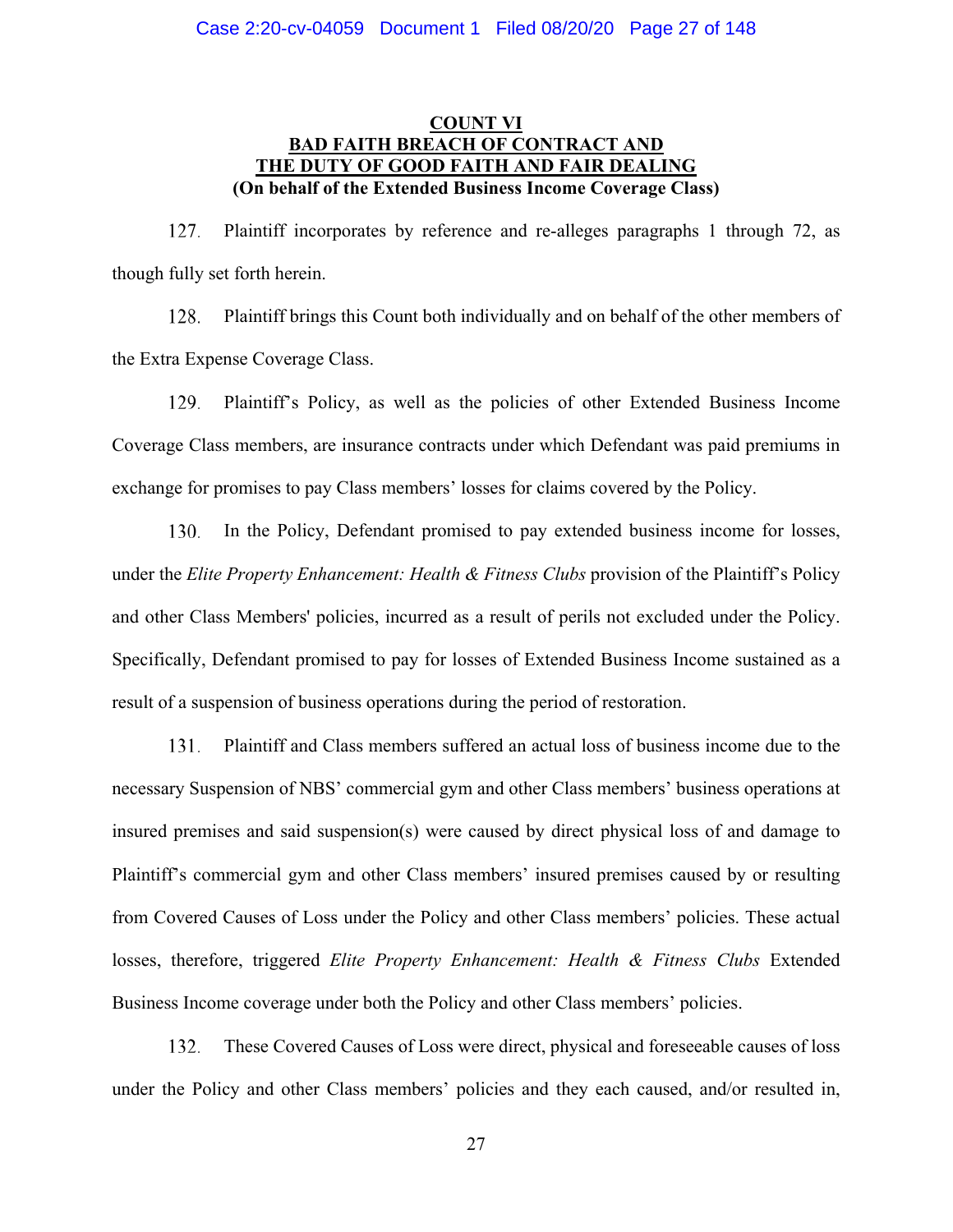### Case 2:20-cv-04059 Document 1 Filed 08/20/20 Page 28 of 148

dangerous physical conditions at, and physical injuries to, the Plaintiff's commercial gym, other Class members' insured premises and property immediately adjacent to each. The subject Covered Causes of Loss pose a serious risk to and endanger(ed) the public's health, safety and property and rendered the Plaintiff's commercial gym and other Class members' insured premises unusable and/or uninhabitable; thus, mandating a suspension of business operations.

133. These losses and expenses are not excluded from coverage under the Policy. The Policy is an all-risk policy meaning Covered Causes of Loss are determined by exclusions and the subject Covered Causes of Loss were not excluded under the Policy.

Furthermore, these Covered Causes of Loss caused direct physical loss and damage 134. to the Plaintiff's business premises and the other Class Members' insured premises resulting in dangerous physical conditions, the nature of such loss and damage to property having been recognized by civil authorities in Orders addressing COVID-19.

The Plaintiff and the other Class members have complied with all applicable 135. provisions of their respective policies, including payment of premiums.

136. The actions of the Defendant give rise to a cause of action for bad faith breach of contract and the duty of good faith and fair dealing as Plaintiff and other Class members were covered under the Policy, as well as the policies of other Class members, and the Defendant has breached the terms of said policies by denying extended business income coverage to the Plaintiff and other Class members. Defendant's actions in breaching the terms of the Policy and the other Class Members' policies, in bad faith, have proximately caused damages to Plaintiff and other Class members and the damages were reasonably foreseeable to the Defendant.

137. It appears that the Defendant's conduct was performed because it placed its own financial interests before the Plaintiff and other Class Members' financial interests.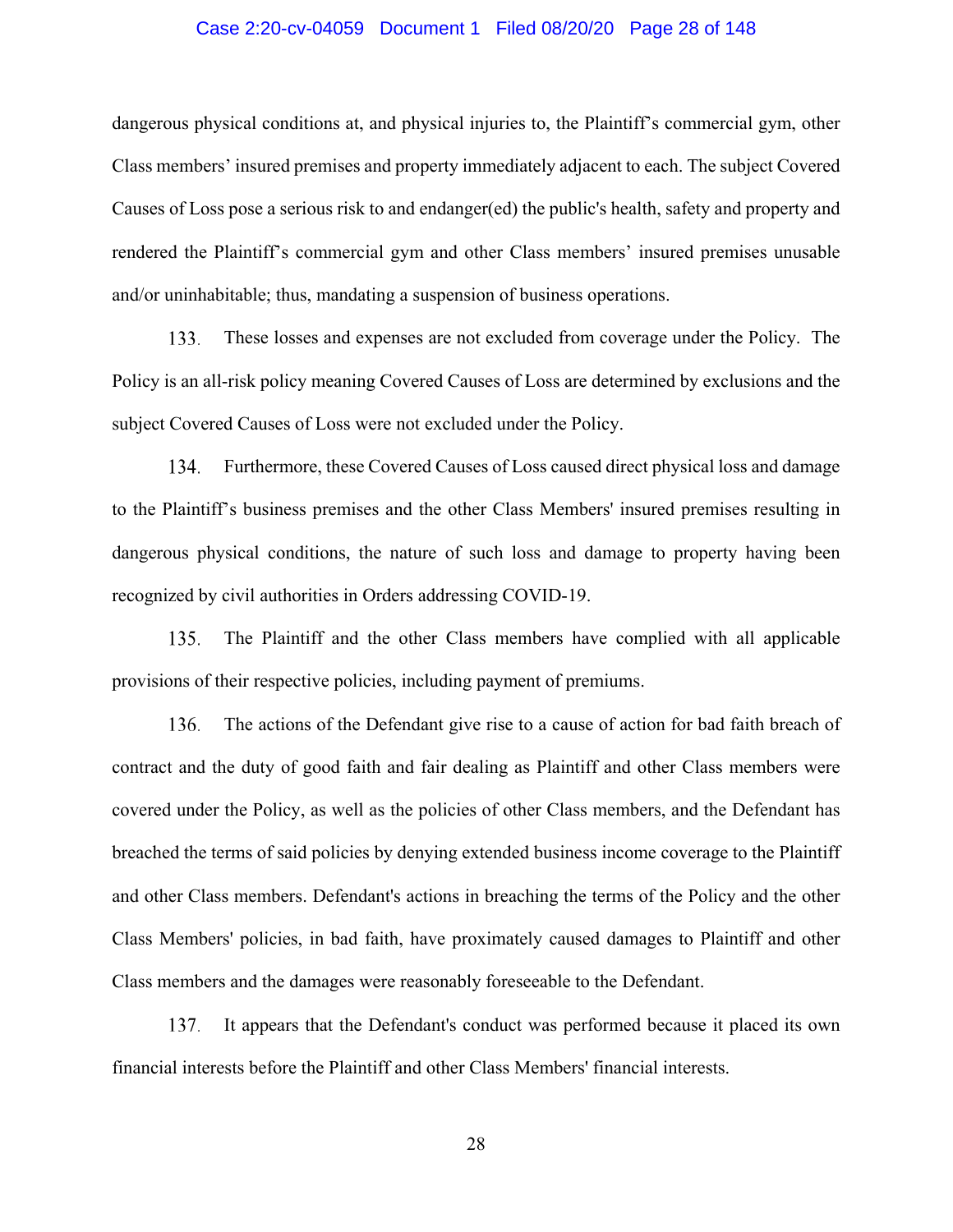### Case 2:20-cv-04059 Document 1 Filed 08/20/20 Page 29 of 148

138. Further, the actions of the Defendant in denying extended business income coverage to the Plaintiff and other Class Members was done so without any legitimate basis or arguable reason and constitute intentional and/or malicious conduct or gross negligence and reckless disregard.

139. Implied in the Policy and the other Class Members' policies is a duty of good faith and fair dealing with respect to conduct encompassed by contractual relations. Defendant's conduct as aforesaid breached the duty of good faith and fair dealing which further gives rise to the tort of bad faith for the breach of contract.

Defendant, at all times relevant hereto, owed Plaintiff and other Class Members a 140. duty to exercise good faith and an obligation to deal fairly with them; however, the denial of extended business income coverage by Defendant constituted a bad faith breach of contract and was totally made with only the Defendant's best interests in mind and in total disregard of the contractual rights of Plaintiff and other Class Members.

Defendant's bad faith material breach(es) of the Policy, as well as other Class members' policies, has resulted in actual and substantial damages to the Plaintiff and Extended Business Income Coverage Class members, depriving all of the benefit of their bargain, and represents, in addition to warranting contractual damages, incidental damages, and consequential damages, an independent tort entitling Plaintiff and other Class Members to punitive damages in an amount which will punish the Defendant for its intentional, grossly negligent, and/or reckless conduct as well as to deter Defendant and others from similar misconduct in the future.

**WHEREFORE**, Plaintiff, both individually and on behalf of other Class members, seeks compensatory damages, contractual damages, incidental damages, consequential damages, and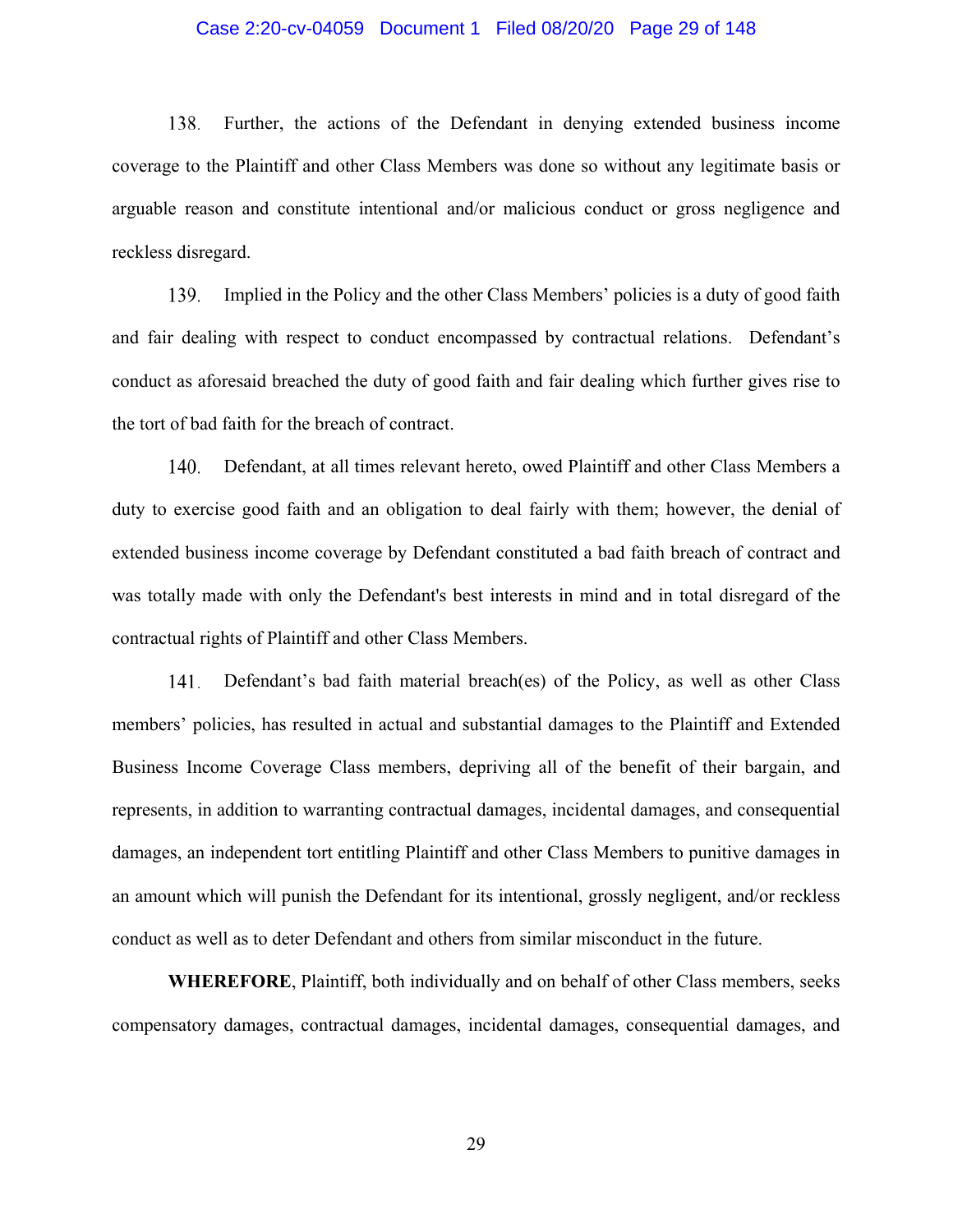punitive damages, resulting from Defendant's bad faith breach(es) of the Policy and other Class Members' policies and seek all other relief deemed appropriate by this Court.

# **COUNT VII DECLARATORY JUDGMENT (On behalf of the Civil Authority Coverage Class)**

142. Plaintiff incorporates by reference and re-alleges paragraphs 1 through 72, as though fully set forth herein.

 $143.$ Plaintiff brings this Count both individually and on behalf of the other members of the Civil Authority Coverage Class.

Under 28 U.S.C. §§ 2201 and 2202, this Court has jurisdiction to declare the rights 144. and other legal relations of the parties in dispute.

145. Plaintiff's Policy, as well as the policies of other Civil Authority Coverage Class members, are insurance contracts under which Defendant was paid premiums in exchange for promises to pay Class members' losses for claims covered by the policies.

In the Policy and other Class members' policies, Defendant promised to pay for losses of business income sustained and extra expenses incurred when, among other things, a covered cause of loss causes damage to property other than Plaintiff's properties prohibits access to Plaintiff's properties.

147. Plaintiff and other Class members have suffered losses and incurred expenses as a result of actions of civil authorities that prohibited access to insured premises under the Policy and Class members' policies.

These losses satisfied all requirements to trigger Civil Authority coverage under the 148. Policy and other Class members' policies.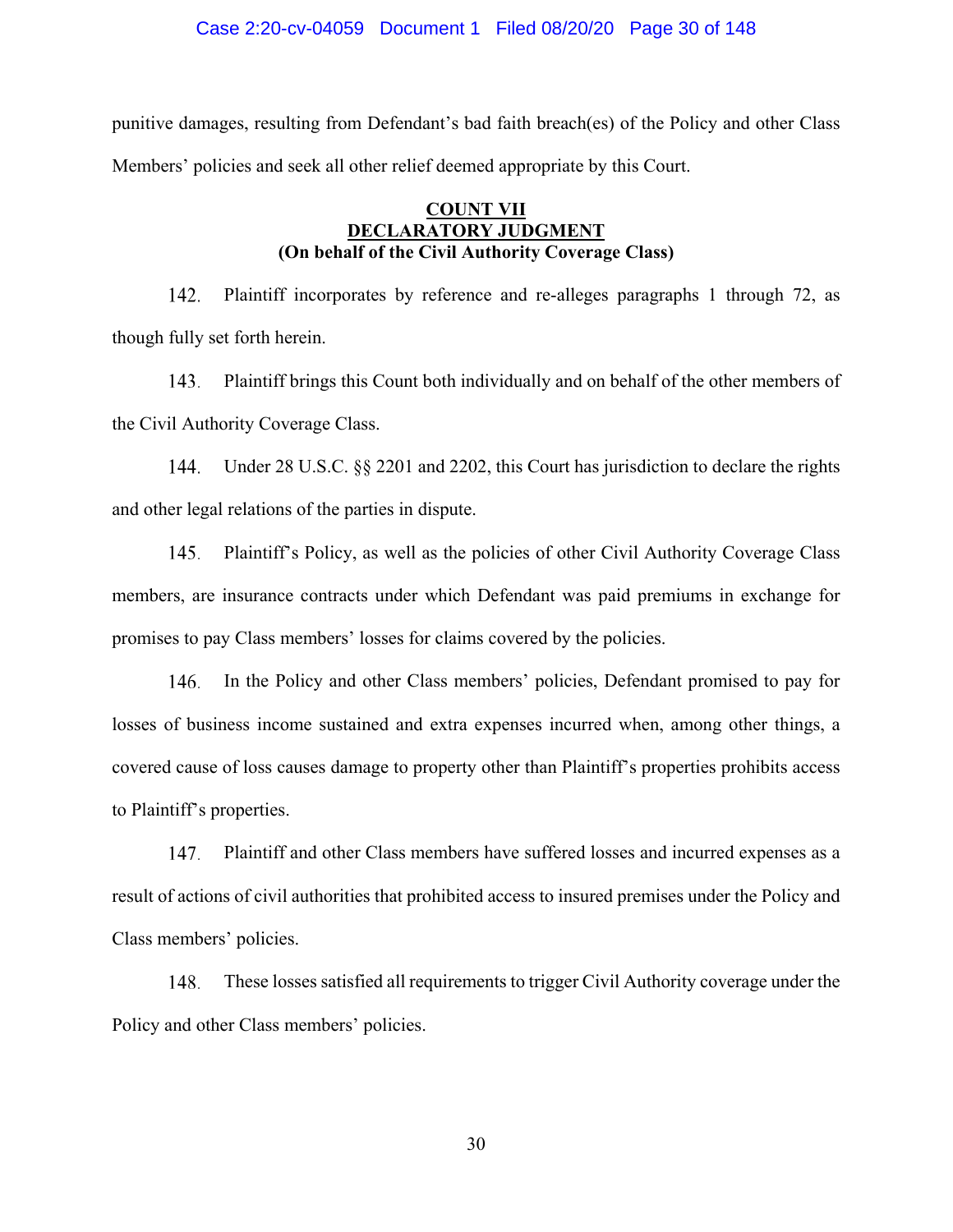### Case 2:20-cv-04059 Document 1 Filed 08/20/20 Page 31 of 148

149. Plaintiff and the other Class members have complied with all applicable provisions of the policies, including payment of premiums.

150. Defendant, without justification, denies that the polices provide coverage for these losses.

151. Plaintiff seeks a Declaratory Judgment that its Policy and other Class members' policies provide coverage for the losses that Class members have sustained and extra expenses they have incurred caused by actions of civil authorities.

An actual case or controversy exists regarding Class members' rights and 152. Defendant's obligations under Class members' policies to reimburse Class members for these losses and extra expenses. Accordingly, the Declaratory Judgment sought is justiciable.

**WHEREFORE**, Plaintiff, both individually and on behalf of other Class members, requests that this Court enter a Declaratory Judgment declaring that the policies provides Civil Authority coverage for the losses and extra expenses incurred by Plaintiff and the other Class members.

## **COUNT VIII BREACH OF CONTRACT (On behalf of the Civil Authority Coverage Class)**

153. Plaintiff incorporates by reference and re-alleges paragraphs 1 through 72, as though fully set forth herein.

Plaintiff brings this Count individually and on behalf of the other members of the 154. Civil Authority Coverage Class.

Plaintiff's Policy, as well as the policies of other Civil Authority Coverage Class 155. members, are insurance contracts under which Defendant was paid premiums in exchange for promises to pay Class members' losses and expenses covered by the policies.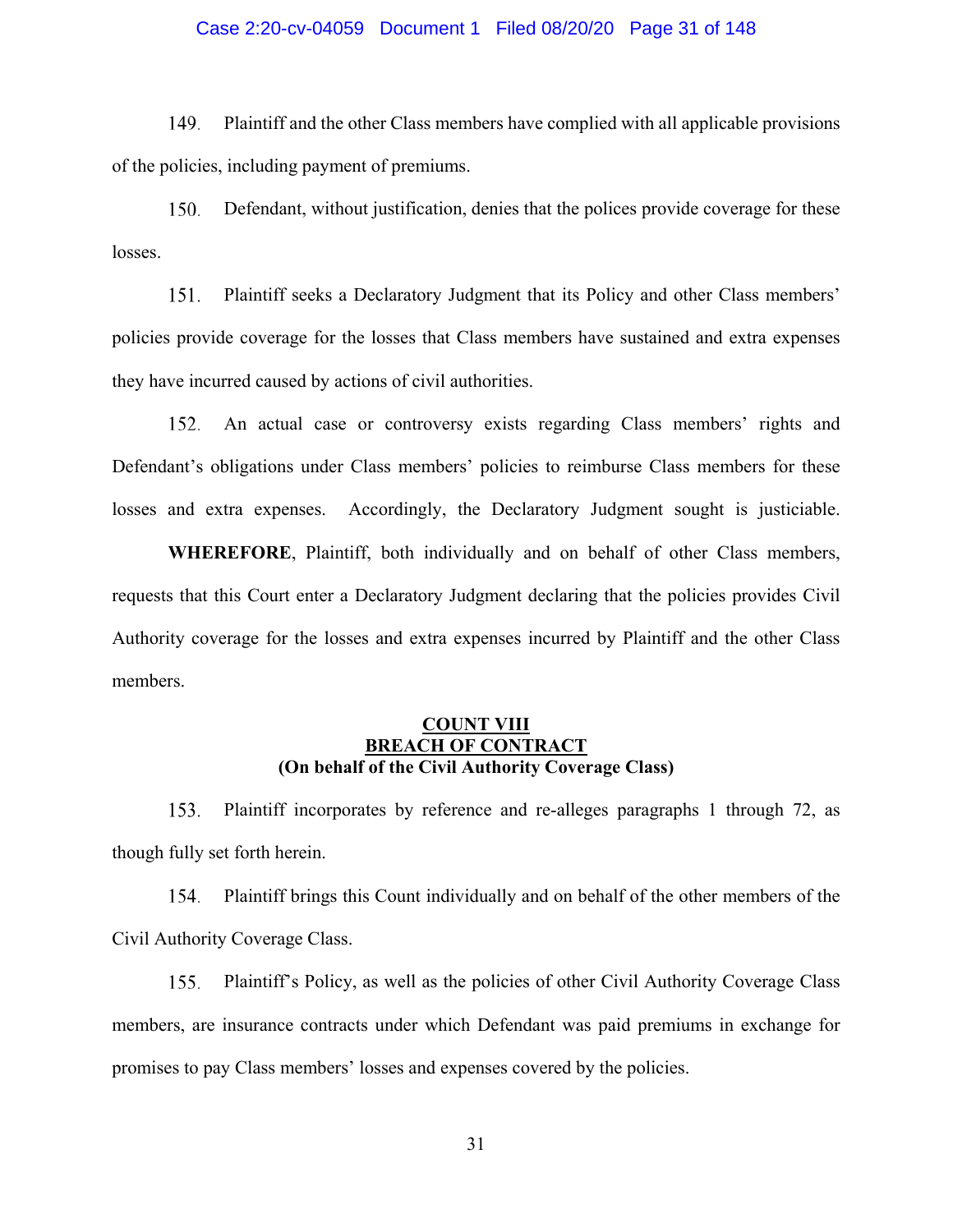### Case 2:20-cv-04059 Document 1 Filed 08/20/20 Page 32 of 148

156. In the Policy and other Class members' policies, Defendant promised to pay for losses of business income sustained and extra expenses incurred when, among other things, a covered cause of loss causes damage to property other than Plaintiff's properties prohibits access to Plaintiff's properties.

157. Plaintiff and other Class members have suffered losses and incurred expenses as a result of actions of civil authorities that prohibited access to insured premises under the Policy and Class members' policies.

These losses satisfied all requirements to trigger Civil Authority coverage under the 158. Policy and other Class members' policies.

159. Plaintiff and the other Class members have complied with all applicable provisions of the policies, including payment of premiums.

160. Defendant has refused performance under the Policy and other Class members' policies by denying coverage for these losses and expenses. Accordingly, Defendant is in breach of the Policy and other Class members' policies.

As a result of Defendant's breaches of the Policy and other Class members' policies, Plaintiff and other Class members have suffered actual and substantial damages for which Defendant is liable.

**WHEREFORE**, Plaintiff seek compensatory damages resulting from Defendant's breaches of the policies and other Class members' policies, and seeks all other relief deemed appropriate by this Court.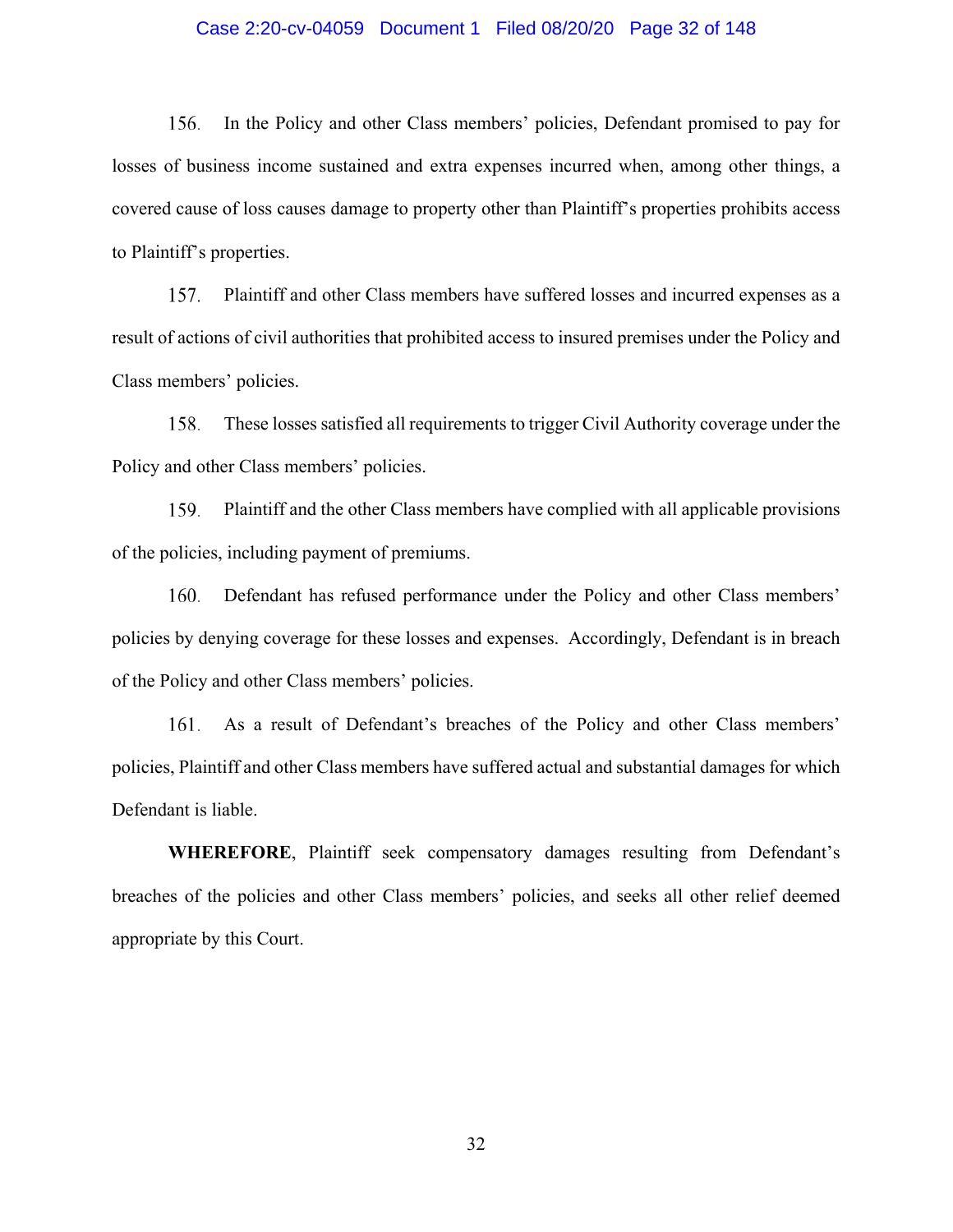# **COUNT IX BAD FAITH BREACH OF CONTRACT AND THE DUTY OF GOOD FAITH AND FAIR DEALING (On behalf of the Civil Authority Coverage Class)**

Plaintiff incorporates by reference and re-alleges paragraphs 1 through 72, as 162. though fully set forth herein.

163. Plaintiff brings this Count individually and on behalf of the other members of the Civil Authority Coverage Class.

164. Plaintiff's Policy, as well as the policies of other Civil Authority Coverage Class members, are insurance contracts under which Defendant was paid premiums in exchange for promises to pay Class members' losses and expenses covered by the policies.

In the Policy and other Class members' policies, Defendant promised to pay for 165. actual loss of business income sustained and necessary extra expenses incurred when, among other things, a covered cause of loss causes damage to property other than Plaintiff's properties prohibits access to Plaintiff's properties prompting civil authorities to issue Orders prohibiting the public's access to the area immediately surrounding the damaged property, including the Plaintiff's respective business premises and other Class Members' insured premises.

166. These Covered Causes of Loss were direct, physical and foreseeable causes of loss under the Policy and other Class members' policies and they each caused, and/or resulted in, dangerous physical conditions at, and physical injuries to, the Plaintiff's commercial gym, other Class members' insured premises and property immediately adjacent to each. The subject Covered Causes of Loss pose a serious risk to and endanger(ed) the public's health, safety and property and rendered the Plaintiff's commercial gym, other Class members' insured premises and areas within one mile of the Plaintiff's business premises and other Class Members' insured premises, damaged,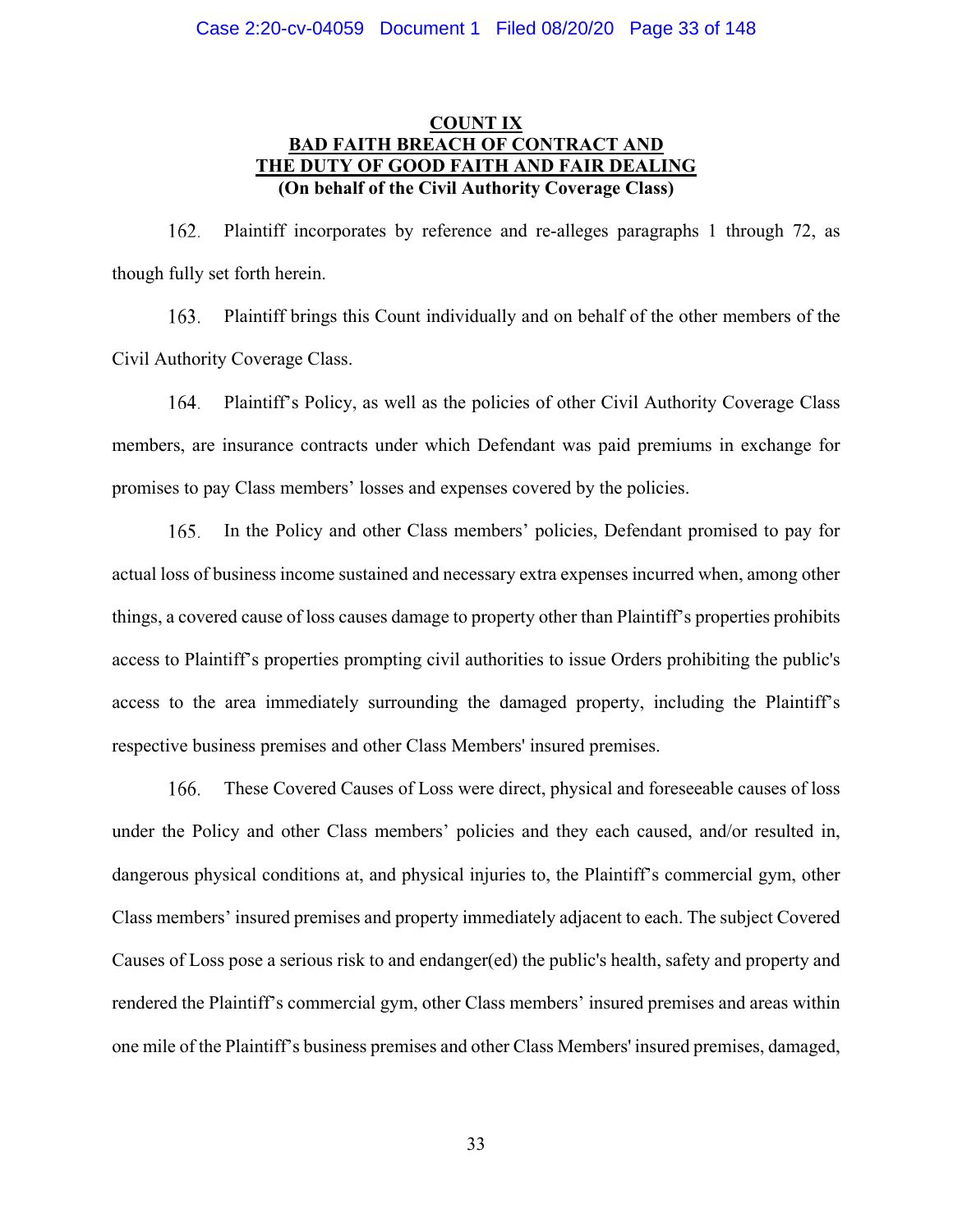#### Case 2:20-cv-04059 Document 1 Filed 08/20/20 Page 34 of 148

unusable and/or uninhabitable; thus, prompting the Orders of civil authorities prohibiting access to the same.

167. These losses and expenses are not excluded from coverage under the policies. The policies are all-risk policies meaning Covered Causes of Loss are determined by exclusions and the subject Covered Causes of Loss were not excluded under the policies.

168. Furthermore, these Covered Causes of Loss caused damage to property in the area of Plaintiff's business premises, and the other Class Members' insured premises, resulting in dangerous physical conditions prompting civil authorities, such as, for example, the State of Tennessee, to issue Orders prohibiting the public's access to the area immediately surrounding the damaged property, including access to the Plaintiff's business premises and other Class Members' insured premises.

169. Accordingly, these losses satisfied all requirements to trigger Civil Authority coverage under the Policy and other Class members' policies.

170. Plaintiff and the other Class members have complied with all applicable provisions of the policies, including payment of premiums.

171. The actions of the Defendant give rise to a cause of action for bad faith breach of contract and the duty of good faith and fair dealing as Plaintiff and other Class members were covered under the Policy, as well as the policies of other Civil Authority Coverage Class members, and the Defendant has breached the terms of said policies by denying Civil Authority coverage to the Plaintiff and other Class members. Defendant's actions in breaching the terms of the Policy and the other Class Members' policies, in bad faith, have proximately caused damages to Plaintiff and other Class members and the damages were reasonably foreseeable to the Defendant.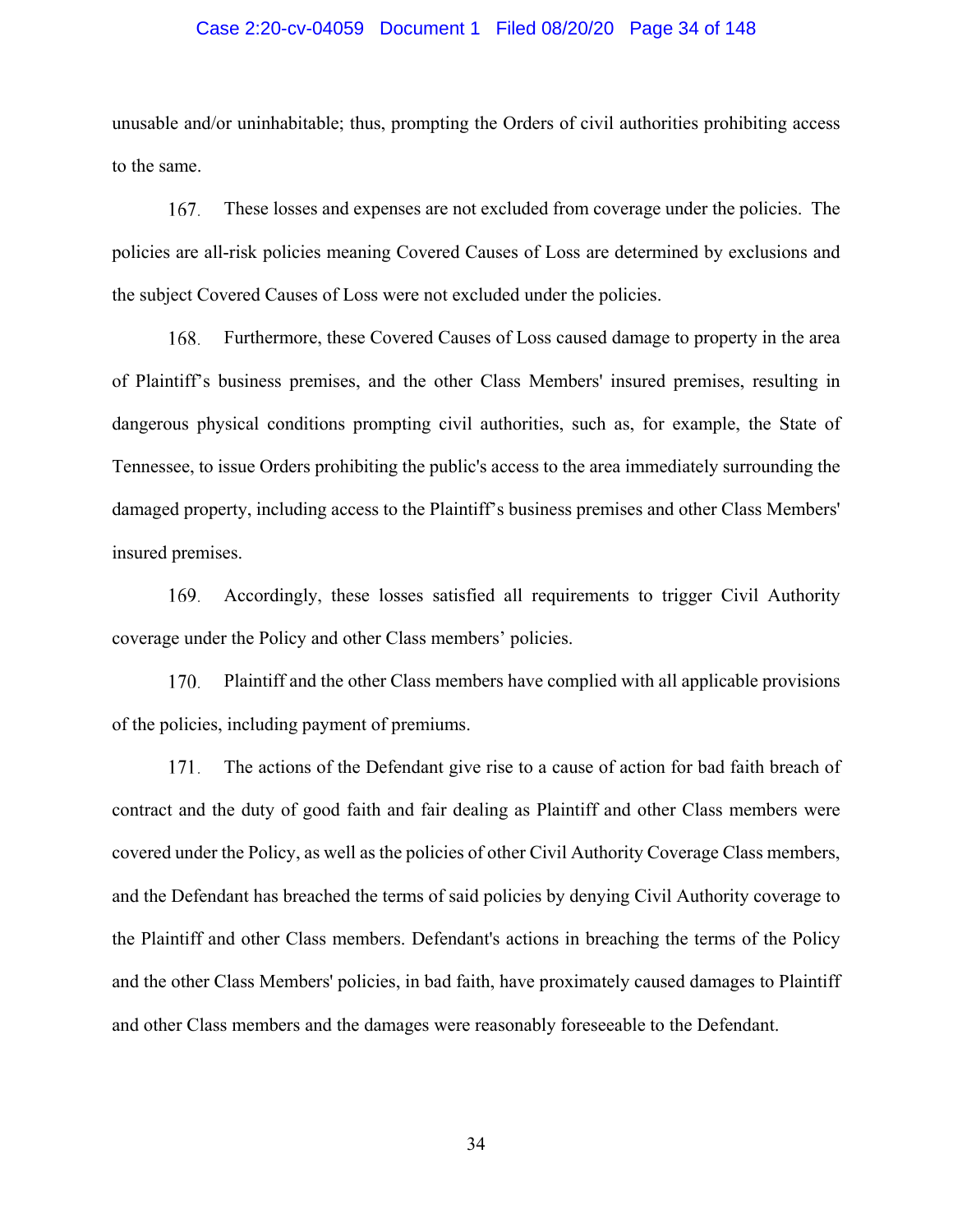### Case 2:20-cv-04059 Document 1 Filed 08/20/20 Page 35 of 148

172. It appears that the Defendant's conduct was performed because it placed its own financial interests before the Plaintiff and other Class Members' financial interests.

173. Further, the actions of the Defendant in denying Civil Authority coverage to the Plaintiff and other Class Members was done so without any legitimate basis or arguable reason and constitute intentional and/or malicious conduct or gross negligence and reckless disregard.

174. Implied in the Policy and the other Class Members' policies is a duty of good faith and fair dealing with respect to conduct encompassed by contractual relations. Defendant's conduct as aforesaid breached the duty of good faith and fair dealing which further gives rise to the tort of bad faith for the breach of contract.

Defendant, at all times relevant hereto, owed Plaintiff and other Class Members a 175. duty to exercise good faith and an obligation to deal fairly with them; however, the denials of Civil Authority coverage by Defendant constituted a bad faith breach of contract and was totally made with only the Defendant's best interests in mind and in total disregard of the contractual rights of Plaintiff and other Class Members.

176. Defendant's bad faith material breach(es) of the Policy, as well as other Class members' policies, has resulted in actual and substantial damages to the Plaintiff and Civil Authority Coverage Class members, depriving all of the benefit of their bargain, and represents, in addition to warranting contractual damages, incidental damages, and consequential damages, an independent tort entitling Plaintiff and other Class Members to punitive damages in an amount which will punish the Defendant for its intentional, grossly negligent, and/or reckless conduct as well as to deter Defendant and others from similar misconduct in the future.

**WHEREFORE**, Plaintiff, both individually and on behalf of other Class members, seeks compensatory damages, contractual damages, incidental damages, consequential damages, and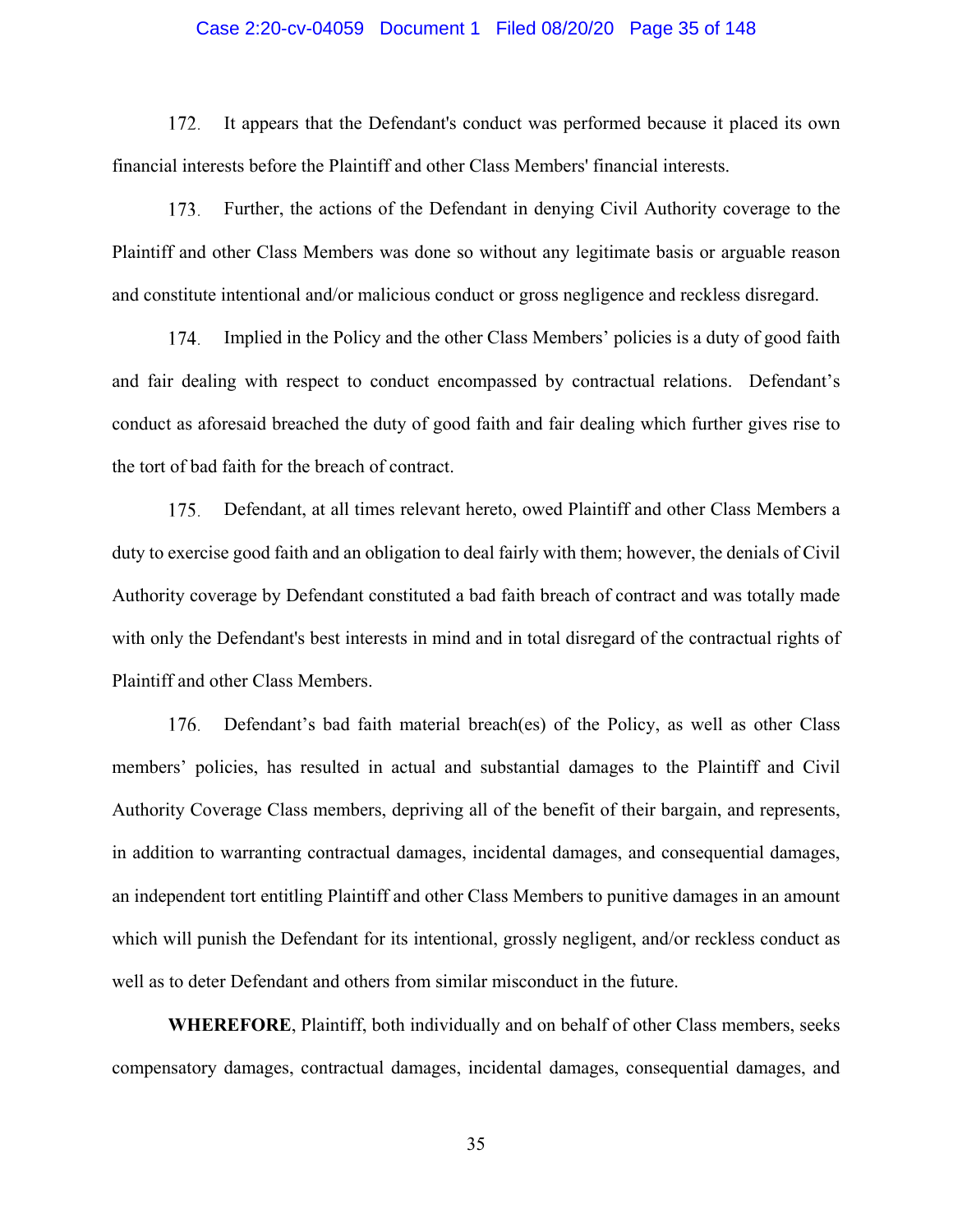punitive damages, resulting from Defendant's bad faith breach(es) of the Policy and other Class Members' policies and seek all other relief deemed appropriate by this Court.

### **PRAYER FOR RELIEF**

**WHEREFORE**, Plaintiff respectfully requests that the Court enter judgment in its favor and against Defendant, as follows:

A. Entering an order certifying the proposed Classes, designating Plaintiff as Class representative for each of the Classes, and appointing Plaintiff's attorneys as Counsel for the Classes;

B. Entering declaratory judgments on Counts I, IV, and VII in favor of Plaintiff and the members of the Business Income Coverage Class, Extended Business Income Coverage Class and Civil Authority Coverage Class as follows:

- i. That all Business Income and Extra Expense, Civil Authority and Extended Business Income losses and expenses incurred and sustained based on the facts and circumstances set forth above are insured and covered losses and expenses under Plaintiff and Class members' policies; and
- ii. Defendant Philadelphia Indemnity Insurance Company is obligated to pay for the full amount of the Business Income and Extra Expense, Civil Authority and Extended Business Income losses and expenses sustained and incurred, and to be sustained and incurred, based on the facts and circumstances set forth above are insured and covered losses and expenses under Plaintiff and Class members' policies;

C. Entering judgments on counts II, V, and VIII in favor of Plaintiff and the members of the Business Income Coverage Class, Extended Business Income Coverage Class and Civil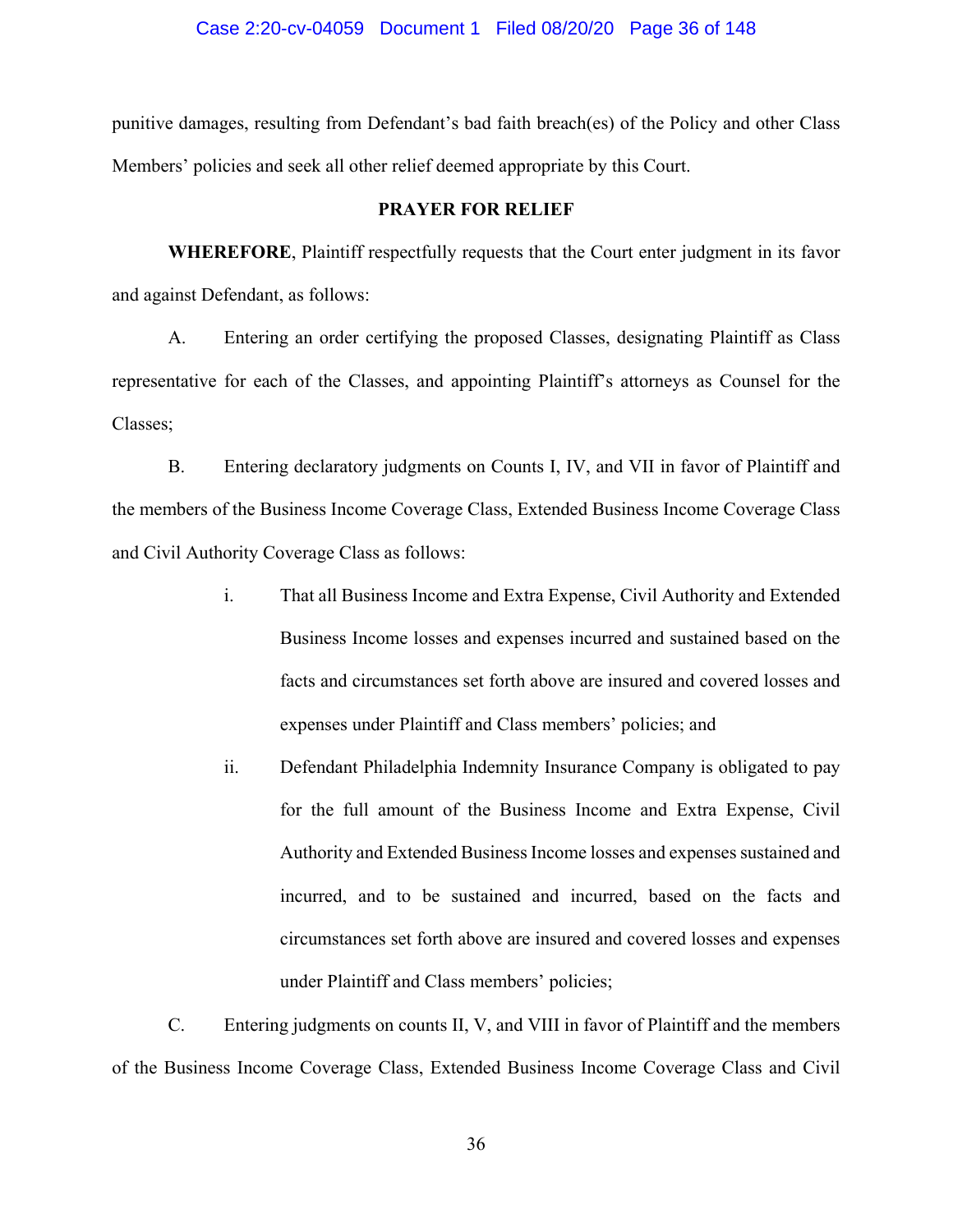### Case 2:20-cv-04059 Document 1 Filed 08/20/20 Page 37 of 148

Authority Coverage Class, and awarding damages for breach of contract in an amount to be determined at trial;

D. Entering judgments on counts III, VI, IX in favor of the Plaintiff and the members of the Business Income Coverage Class, Extended Business Income Coverage Class and Civil Authority Coverage Class, and awarding compensatory damages, incidental damages, consequential damages, and punitive damages for the Defendant's bad faith material breach(es) in an amount to be determined at trial;

E. An order requiring Defendant to pay both pre- and post-judgment interest on any amounts awarded; and

F. Such other or further relief as may be appropriate.

## **DEMAND FOR JURY TRIAL**

The undersigned hereby demands a trial by jury as to all issues so triable.

Respectfully submitted,

*/s/ Adam J. Gomez*

Adam J. Gomez (PA Bar # 317145) **GRANT & EISENHOFER P.A.** 123 Justison Street, Suite 601 Wilmington, DE 19801 Phone: 302-622-7000

M. Elizabeth Graham\*\* **GRANT & EISENHOFER P.A.** One Market Street Spear Tower, 36<sup>th</sup> Floor San Francisco, CA 94105 Phone: 415-789-4367

Diandra S. Debrosse Zimmermann\*\* April S. Rogers\*\* **GRANT & EISENHOFER P.A.**  505 20th Street N, Suite 1450